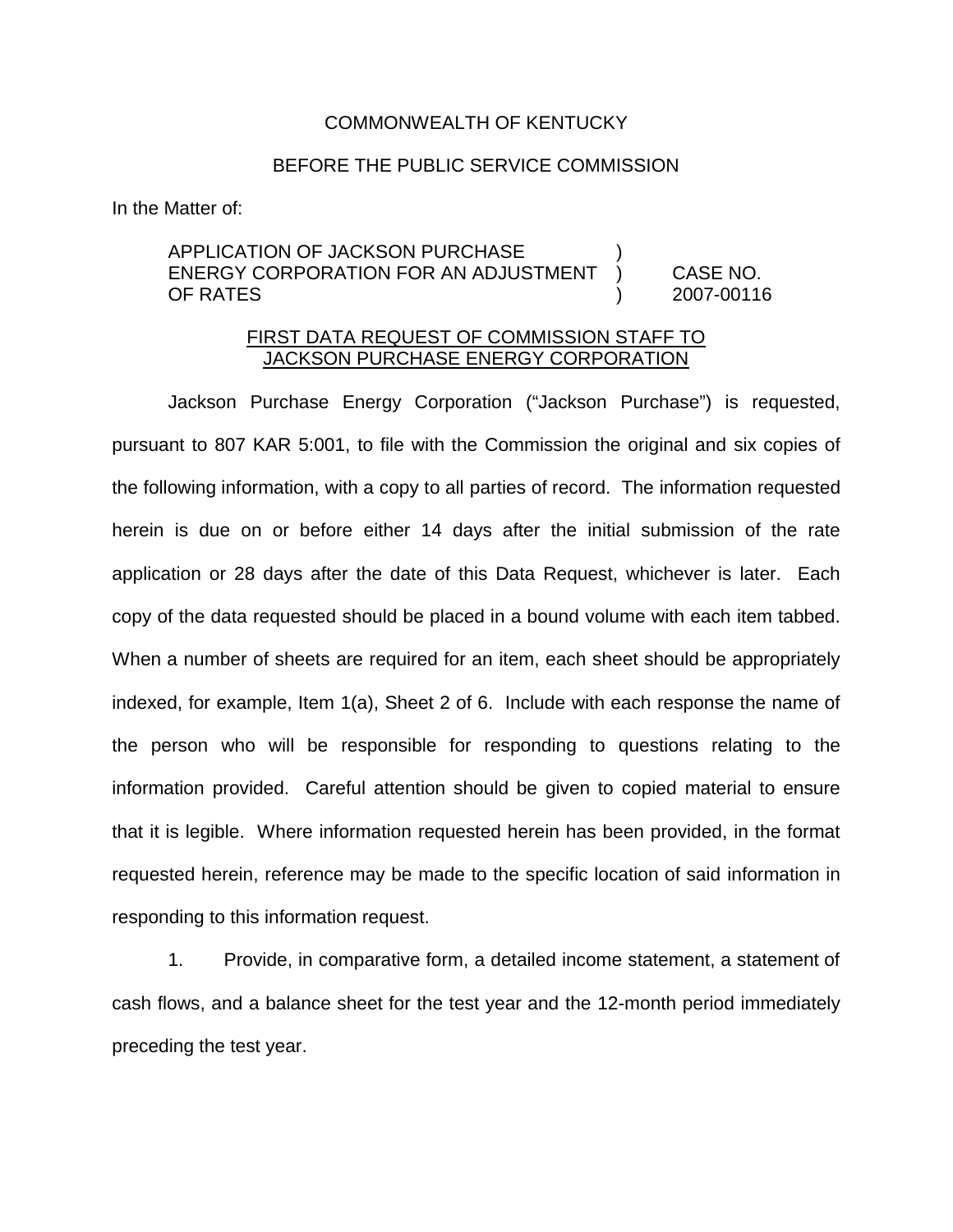2. Provide Jackson Purchase's rate of return on net investment rate base for the test year and 5 preceding calendar years. Include the data used to calculate each return.

3. Provide Jackson Purchase's times interest earned ratio and debt service coverage ratio, as calculated by the Rural Utilities Service ("RUS"), for the test year and the 5 preceding calendar years. Include the data used to calculate each ratio.

4. Provide the most recent Borrower Statistical Profile for Jackson Purchase published by the RUS. What actions, if any, have Jackson Purchase's management, its board of directors, or RUS taken as a result of this profile? For each action listed, explain why it was taken.

5. Provide the most recent Key Ratio Trend Analysis for Jackson Purchase published by the National Rural Utilities Cooperative Finance Corporation. What actions, if any, have Jackson Purchase's management, its board of directors, or RUS taken as a result of this analysis? For each action listed, explain why it was taken.

6. Provide Kentucky Association of Electric Cooperatives' Operating Expense and Statistical Comparisons for the most recent 2 years available.

7. Provide Jackson Purchase's capital structure at the end of each of the periods as shown in Format 7.

8. a. List all outstanding issues of long-term debt as of the end of the latest calendar year and the end of the test period together with the related information as shown in Format 8a. A separate schedule is to be provided for each time period. Report in Column (k) of Format 8a, Schedule 2, the actual dollar amount of debt cost for

-2- Case No. 2007-00116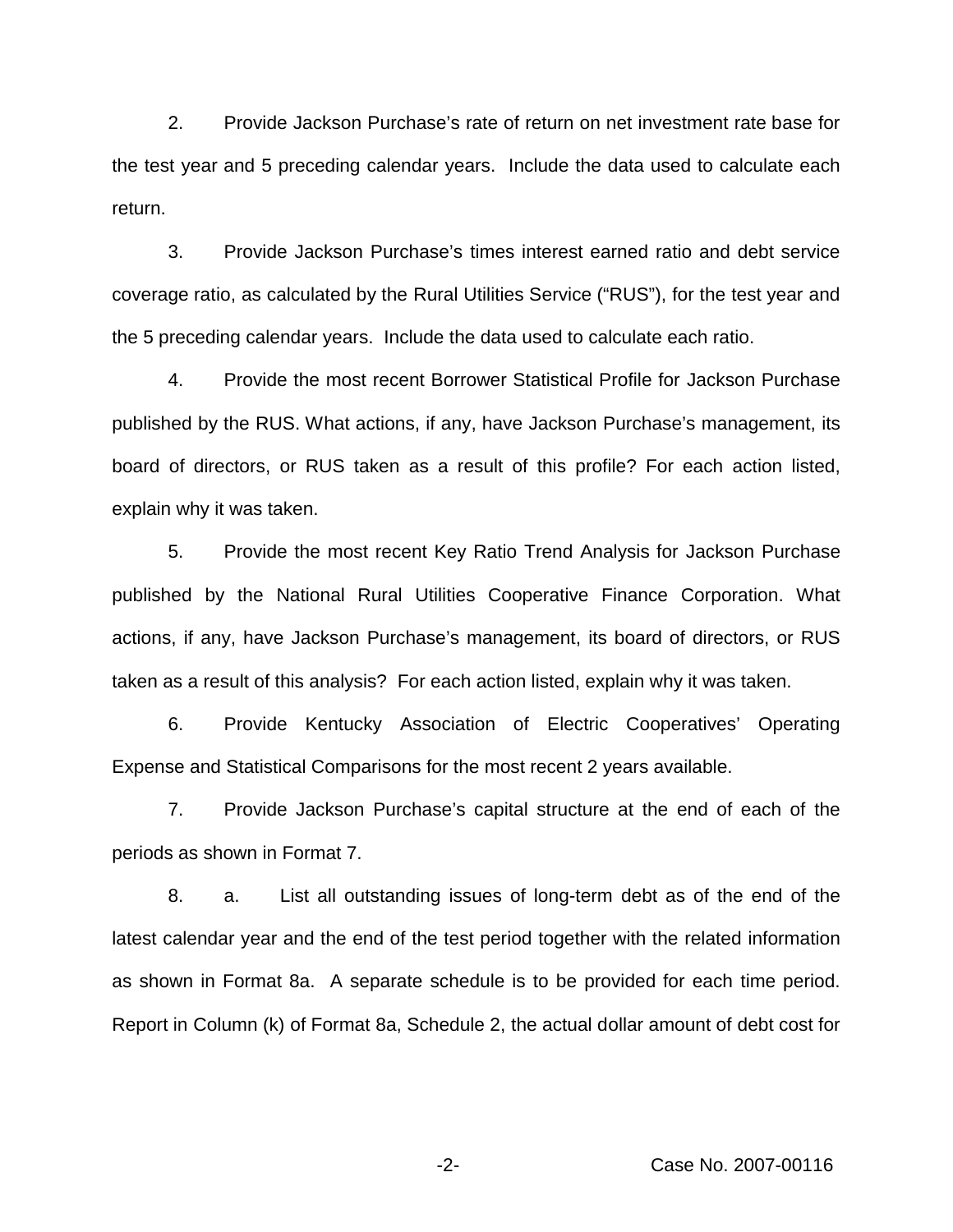the test year. Compute the actual and annualized composite debt cost rates and report them in Column (j) of Format 8a, Schedule 2.

b. Provide an analysis of end-of-year period, short-term debt and a calculation of the average and end-of-period cost rates as shown in Format 8b.

9. Provide a trial balance as of the last day of the test year showing account number, subaccount number, account title, subaccount title, and amount. The trial balance shall include all asset, liability, capital, income, and expense accounts used by Jackson Purchase. All income statement accounts should show activity for 12 months. Show the balance in each control account and all underlying subaccounts per company books.

10. Provide a schedule, as shown in Format 10, comparing the balances for each balance sheet account or subaccount included in Jackson Purchase's chart of accounts for each month of the test year, to the same month of the preceding year.

11. Provide a schedule, as shown in Format 10, comparing each income statement account or subaccount included in Jackson Purchase's chart of accounts for each month of the test year, to the same month of the preceding year. The amounts should reflect the income or expense activity of each month, rather than the cumulative balances as of the end of the particular month.

12. Provide the following information for each item of electric property or plant held for future use at the end of the test year:

a. Description of property.

- b. Location.
- c. Date purchased.

-3- Case No. 2007-00116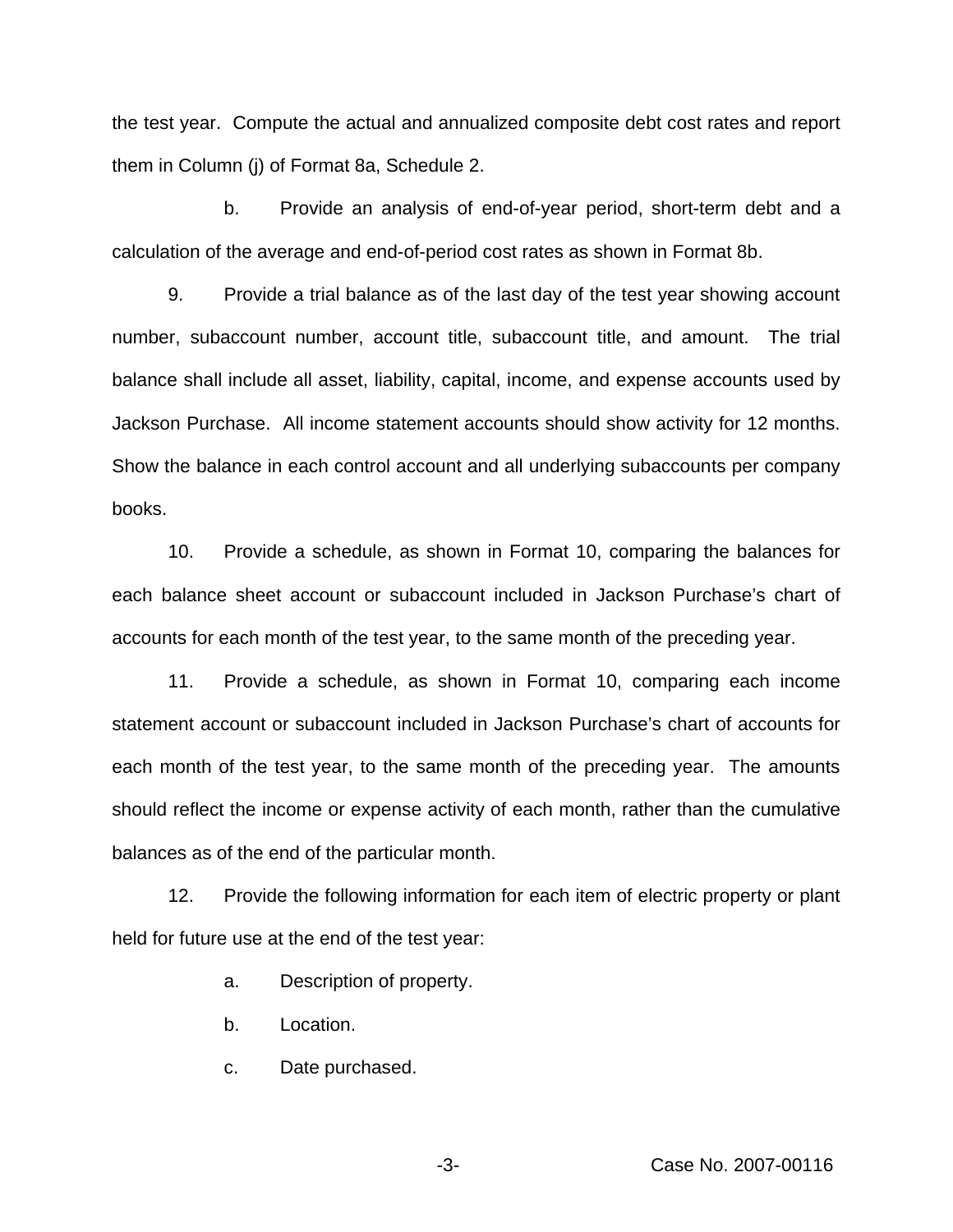d. Cost.

e. Estimated date to be placed in service.

f. Brief description of intended use.

g. Current status of each project.

13. List all non-utility property, related property taxes, and the accounts where amounts are recorded for the test period. Include a description of the property, the date purchased, and the cost.

14. Provide all studies, including all applicable workpapers, that are the basis of jurisdictional plant allocations and expense account allocations.

15. Provide Jackson Purchase's current bylaws. Indicate any changes to the bylaws since January 1, 1990.

16. Provide Jackson Purchase's equity management plan. Indicate when the current plan was adopted and identify any changes made in the plan since the year utilized as the test year in Jackson Purchase's last rate case. Provide a 5-year analysis of the amount of capital credits refunded to members under the plan and indicate the amounts related to general retirements and special retirements (i.e., estates of deceased patrons).

17. Provide Jackson Purchase's written policies on the compensation of its attorneys, auditors, and all other professional service providers. Include a schedule of fees, per diems, and other compensation in effect during the test year. Include all agreements, contracts, memoranda of understanding, and any other documentation that explains the nature and type of reimbursement paid for professional services. Indicate if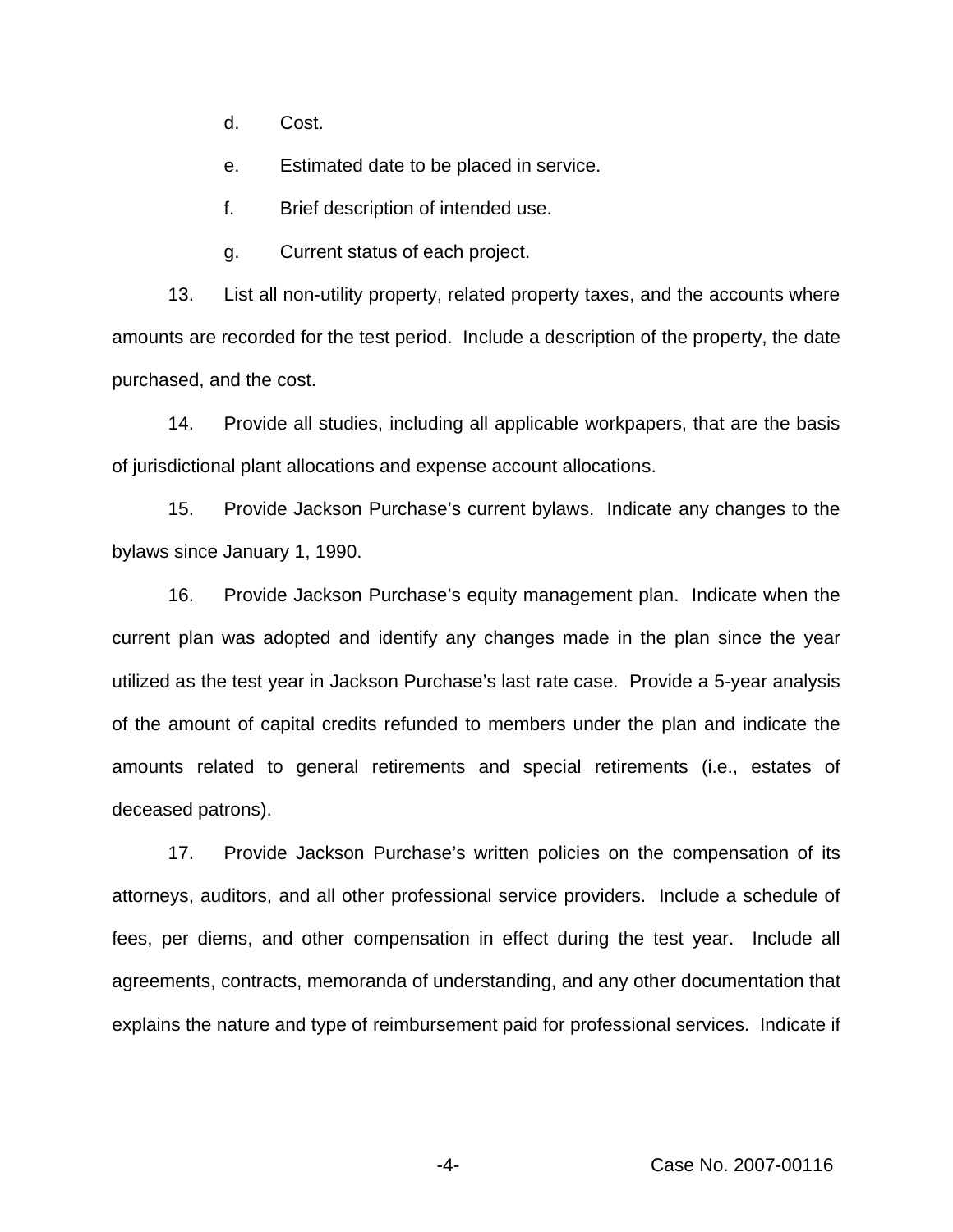any changes occurred during the test year, the effective date of these changes, and the reason for these changes.

18. Provide Jackson Purchase's policies specifying the compensation of directors and a schedule of standard directors' fees, per diems, and other compensation in effect during the test year. If changes occurred during the test year, indicate the effective date and the reason for the changes.

19. Provide the date, time, and a general description of the activities at the most recent annual members' meeting. Indicate the number of new board members elected. For the most recent meeting and the 5 previous annual members' meetings, provide the number of members in attendance, the number of members voting for new board members, and the total cost of the annual meeting.

20. Provide the following:

a. A schedule showing, by customer class (e.g., residential, commercial, industrial, etc.), the amount and percent of any proposed increase or decrease in revenue distributed to each class. Provide a detailed explanation of the methodology or basis used to allocate the requested increase or decrease in revenue to each of the respective customer classes.

b. A schedule showing how the increase or decrease in (a) above was further distributed to each rate charge (e.g., customer or facility charge, kWh charge, etc.). Explain in detail the methodology or basis used to allocate the increase or decrease.

c. If the rate schedule contains a demand charge, describe in detail how the proposed demand charge was determined. Provide all calculations,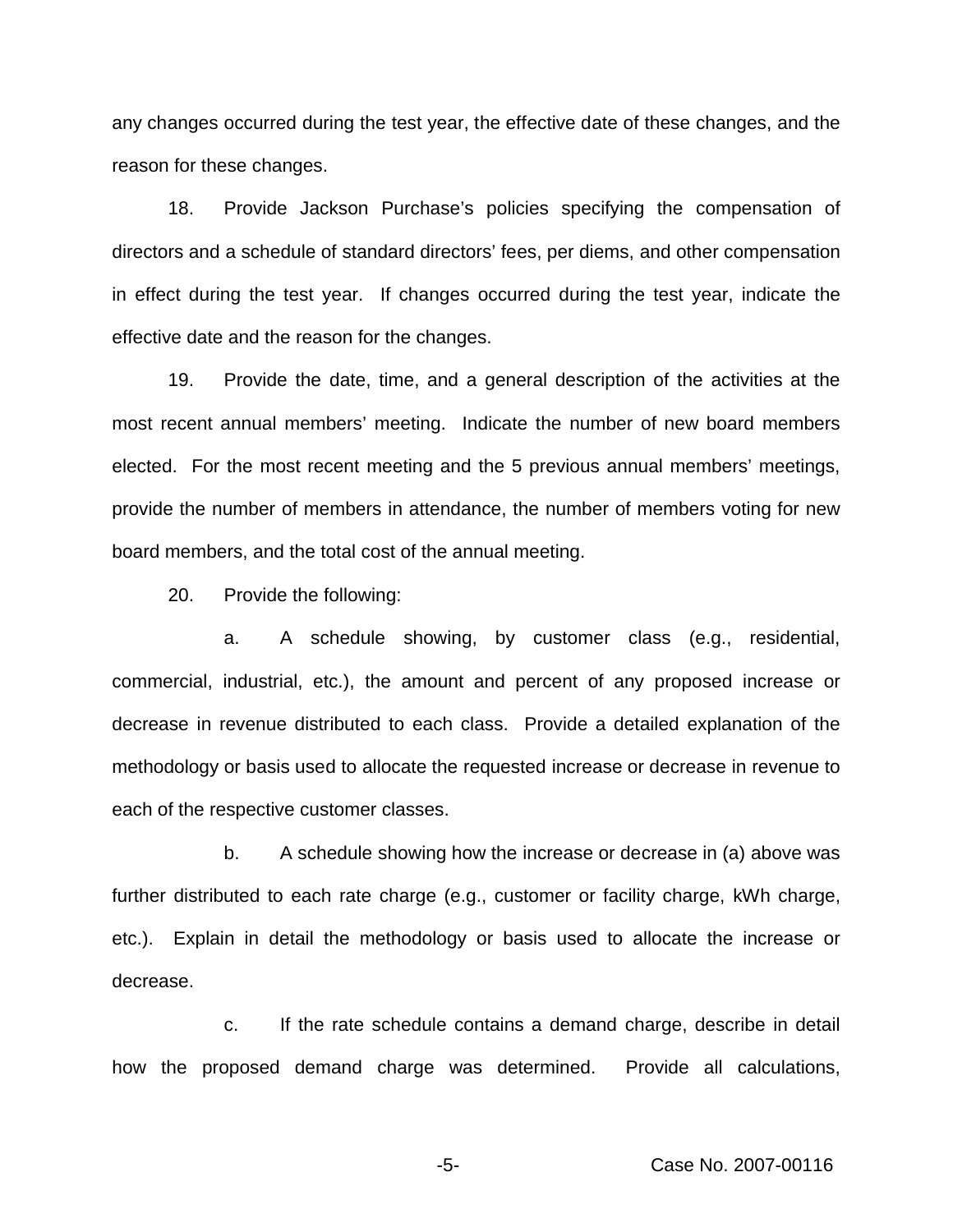assumptions, workpapers, methodologies, etc. used in the development of the proposed demand charge.

d. If the rate schedule contains a monthly customer charge, describe in detail how the proposed customer charge was determined. Provide all calculations, assumptions, workpapers, methodologies, etc. used in the development of the proposed customer charge.

e. A reconciliation of Fuel Adjustment Clause ("FAC") revenue and expense for the test year. The net result of this adjustment should be to remove all FAC revenue and expense from test-year revenue and expense.

21. For each rate schedule (rate class), provide the following information for the test year:

- a. Number of customers.
- b. Kilowatt-hour sales.
- c. Rate schedule's percent of Jackson Purchase's total kWh.
- d. Monthly peak kW demands for the rate schedule.
- e. Total revenue collected.
- f. Rate schedule's percent of Jackson Purchase's total revenues.

22. Describe how the test-year capitalization rate was determined. If differing rates were used for specific expenses (i.e., payroll, transportation clearing accounts, depreciation, etc.), indicate the rate and how it was determined. Indicate all proposed changes to the test-year capitalization rate and how they were determined.

23. Provide the following: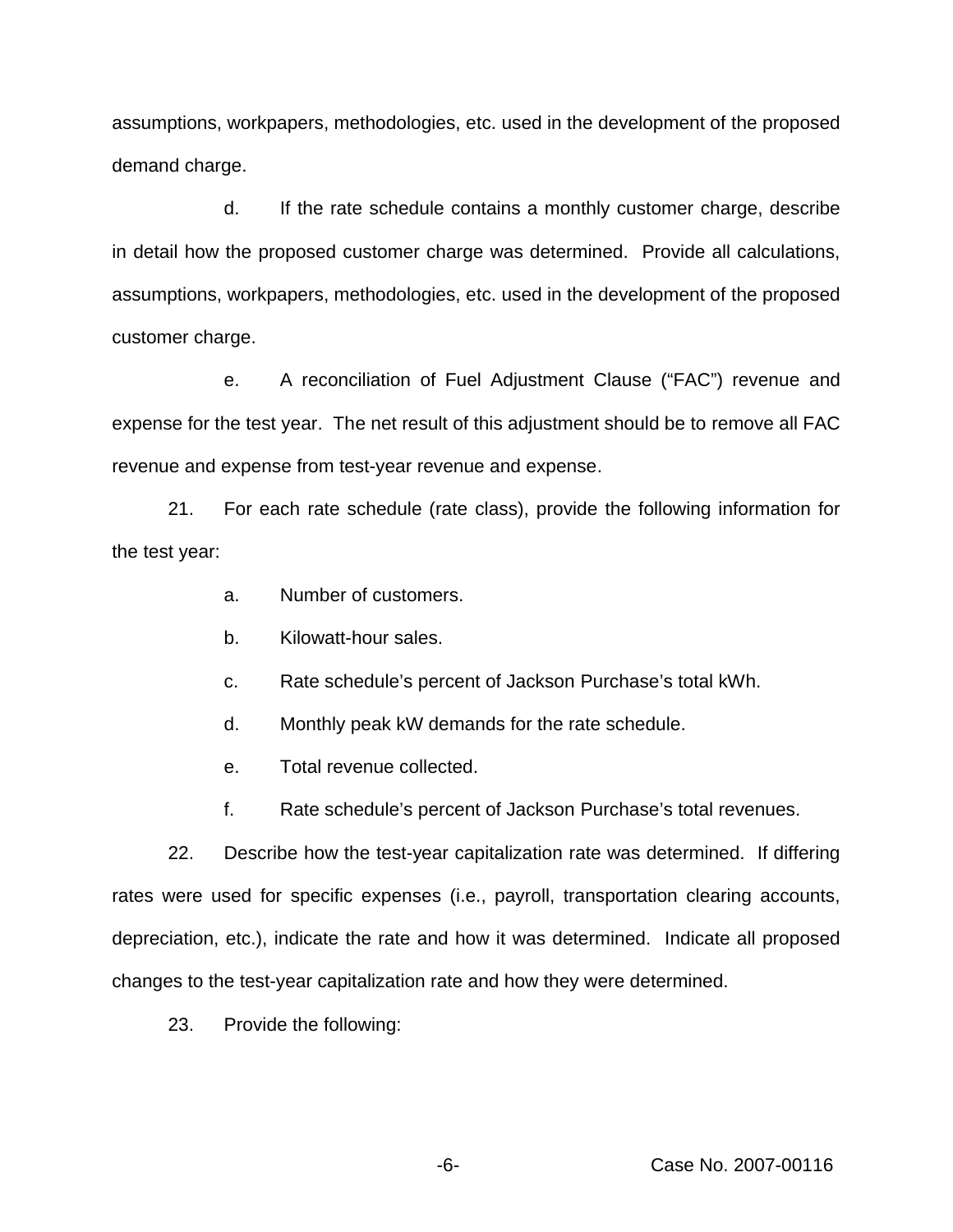a. A schedule of salaries and wages for the test year and each of the 3 calendar years preceding the test year as shown in Format 23a. For each time period, provide the amount of overtime pay.

b. A schedule showing the percentage of increase in salaries and wages for both union and non-union employees for the test year and the 5 preceding years.

24. Provide the following payroll information for each employee:

a. The actual regular hours worked during the test year.

b. The actual overtime hours worked during the test year.

c. The test-year-end wage rate for each employee and the date of the last increase.

d. A calculation of the percent of increase granted during the test year.

The information shall identify all the employees as either salaried or hourly, and also as either full-time, part-time, or temporary. Employee numbers or other identifiers may be used instead of employee names. Include an explanation of how the overtime pay rate is determined. All employees terminated during the test year shall be identified (along with the month in which the termination occurred), as well as those employees who replaced terminated employees or were otherwise added to the payroll during the test year. If Jackson Purchase has more than 100 employees, the above information may be provided by employee classification.

25. Provide the following payroll tax information:

-7- Case No. 2007-00116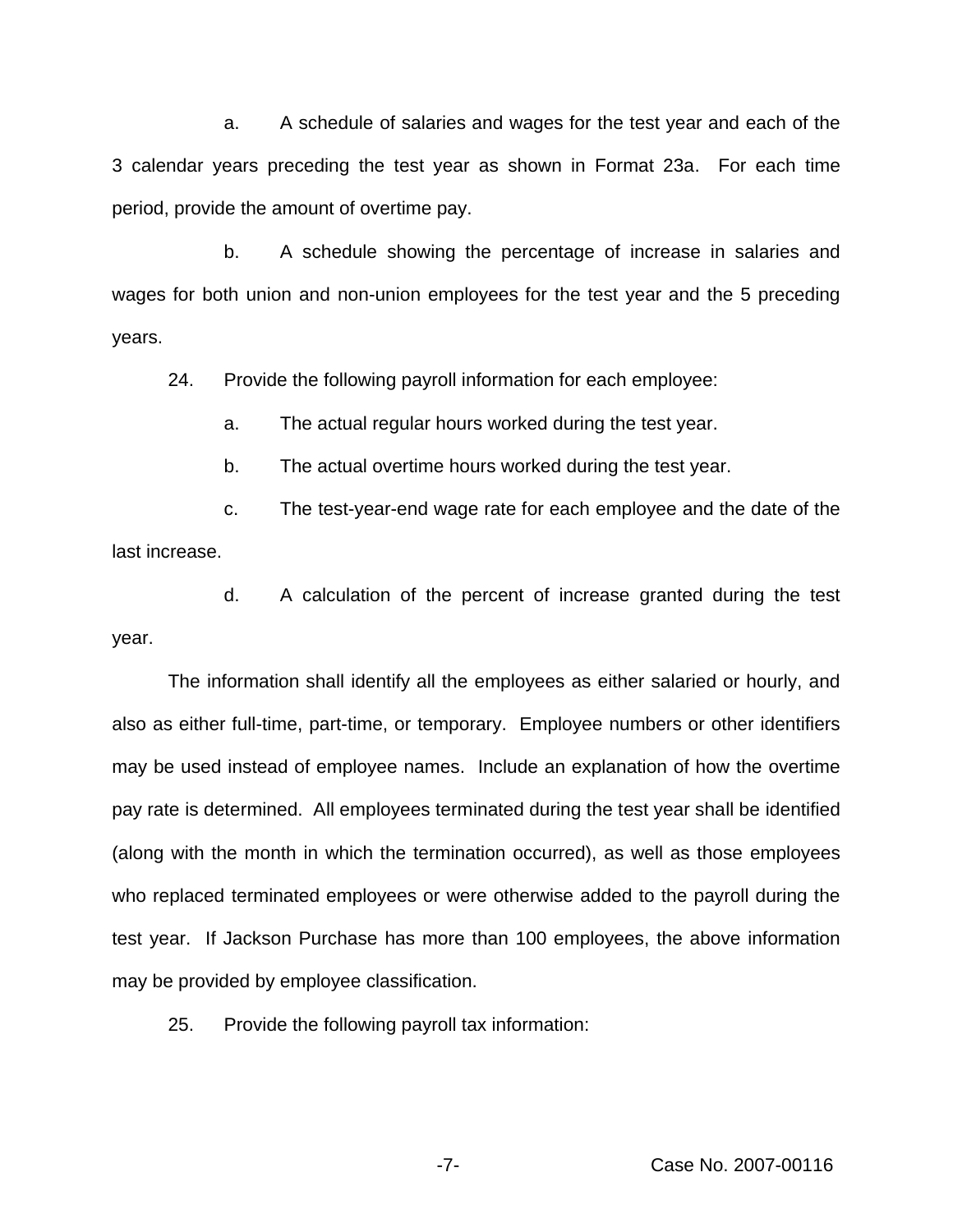a. The base wages and salaries used to calculate the taxes, with an explanation of how the base wages and salaries were determined.

b. The tax rates in effect at test-year-end.

26. Provide the following tax data for the test year:

a. A schedule of franchise fees paid to cities, towns or municipalities during the test year, including the basis of these fees.

b. An analysis of other operating taxes imposed by Kentucky as shown in Format 26b.

27. Provide a statement of electric plant in service, per company books, for the test year. This data shall be presented as shown in Format 27.

28. Provide a schedule of all employee benefits available to Jackson Purchase's employees. Include the number of employees at test-year-end covered under each benefit, the test-year-end actual cost of each benefit, the amount of the cost capitalized, the amount of the cost expensed, and the account numbers in which the capitalized or expensed costs were recorded.

29. Provide a schedule reflecting the salaries and other compensation of each executive officer for the test year and 2 preceding calendar years. Include the percentage annual increase and the effective date of each increase, the job title, duty and responsibility of each officer, the number of employees who report to each executive officer, and to whom each executive officer reports. Also, for employees elected to executive officer status during the test year, provide the salaries, for the test year, for those persons whom they replaced.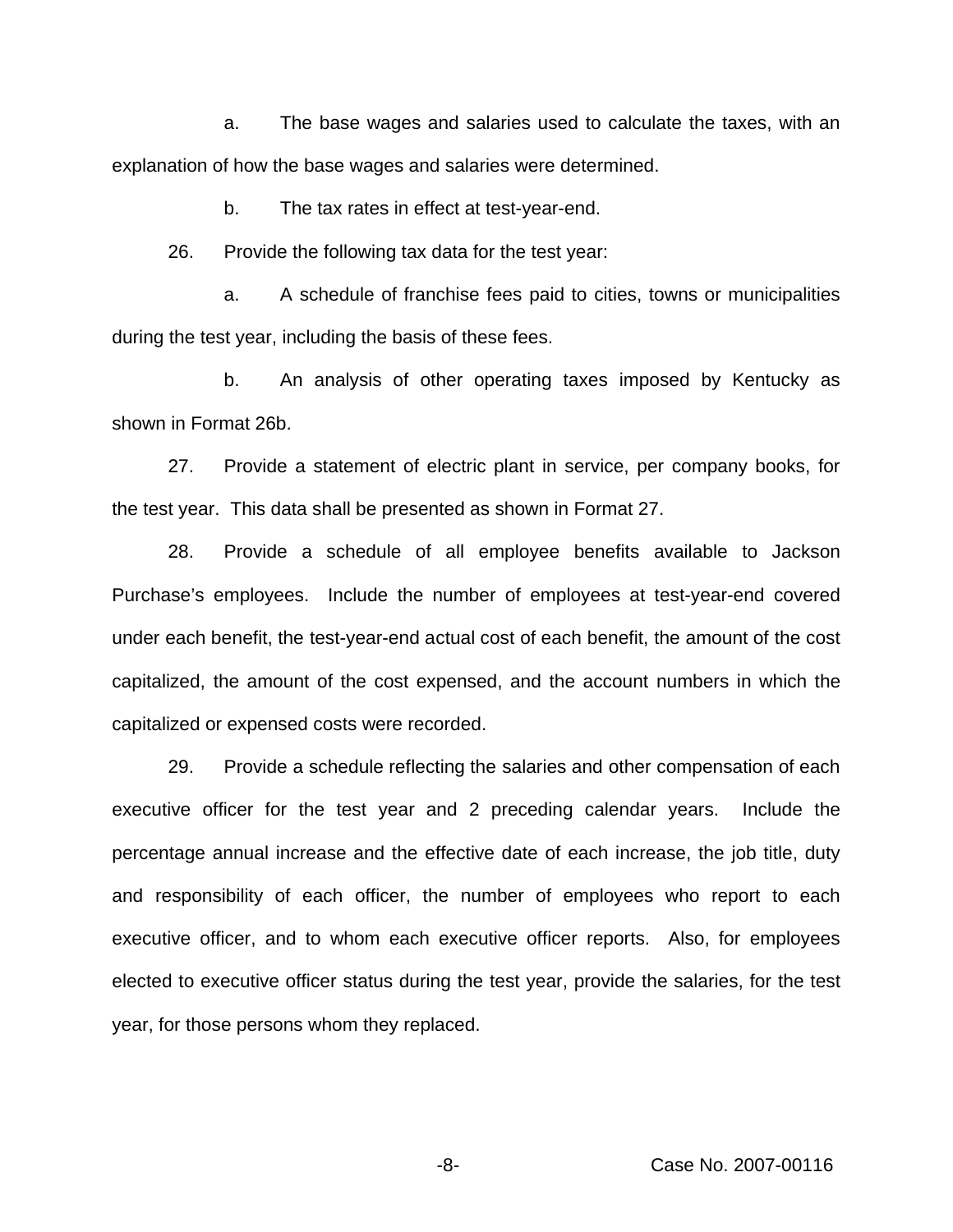30. Provide a detailed analysis of advertising expenditures during the test year. Include a breakdown of Account No. 913, Advertising Expenses, as shown in Format 30, and show any advertising expenditures included in other expense accounts. Specify the purpose and expected benefit of each expenditure.

31. Provide an analysis of Account No. 930, Miscellaneous General Expenses, for the test year. Include a complete breakdown of this account as shown in Format 31. Include all detailed workpapers supporting this analysis. At a minimum, the workpapers shall show the date, vendor, reference (i.e., voucher no., etc.), dollar amount, and a brief description of each expenditure. Detailed analysis is not required for amounts of less than \$100 provided the items are grouped by classes as shown in Format 31.

32. Provide an analysis of Account No. 426, Other Income Deductions, for the test period. This analysis shall show a complete breakdown of this account as shown in Format 32, and further provide all detailed supporting workpapers. At a minimum, the workpapers should show the date, vendor, reference (i.e., voucher no., etc.), dollar amount, and brief description of each expenditure. Detailed analysis is not required for amounts of less than \$250 provided the items are grouped by classes as shown in Format 32.

33. Provide the name and personal mailing address of each member of Jackson Purchase's board of directors. Identify the members who represent the cooperative on the board of directors of Big Rivers Electric Corporation ("Big Rivers"). If during the course of these proceedings any changes occur in board membership, update your response to this request.

-9- Case No. 2007-00116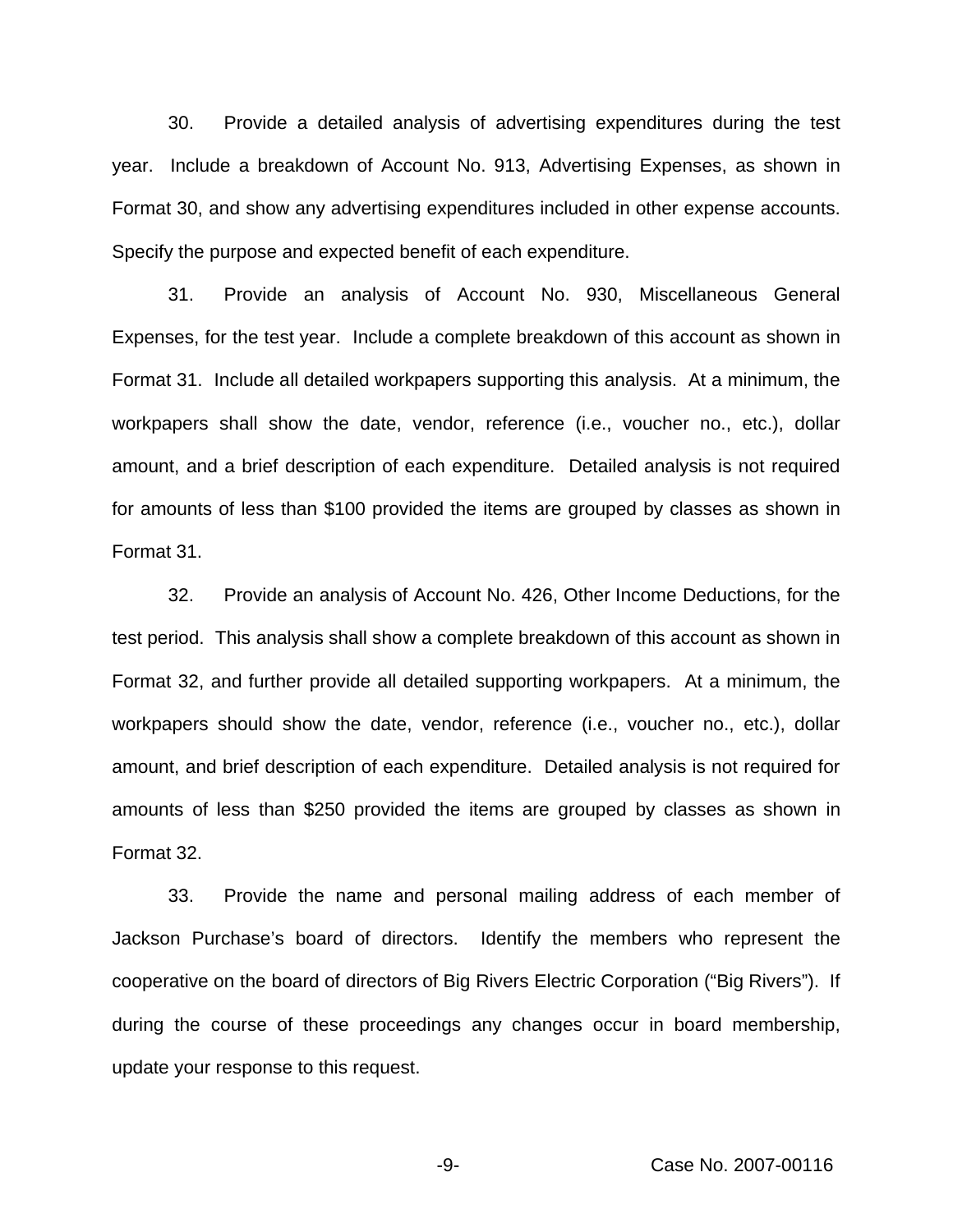34. Provide a detailed analysis of the total compensation paid to each member of the board of directors during the test year, including all fees, fringe benefits, and expenses, with a description of the type of meetings, seminars, etc. attended by each member. Identify any compensation paid to Jackson Purchase's board members for serving on Big Rivers' board of directors. Do any of the listed expenses in this analysis include the costs for a director's spouse? If yes, list expenses for directors' spouses separately.

35. Provide a detailed analysis of expenses incurred during the test year for professional services, as shown in Format 35. Include detailed workpapers supporting this analysis which show the payee, dollar amount, reference (i.e., voucher no., etc.), account charged, hourly rates and time charged to the utility according to each invoice, and a brief description of the service provided. Identify all rate case work by case number.

36. Provide the following information concerning the costs for the preparation of this case:

a. A detailed schedule of costs incurred to date. Include the date of the transaction, check number or other document reference, the vendor, amount, a description of the services performed, and the account number in which the expenditure was recorded. Indicate any costs incurred for this case during the test year. Include copies of invoices received from the vendors.

b. An itemized estimate of the total cost to be incurred, detailed explanation of how the estimate was determined, and all supporting workpapers and calculations.

-10- Case No. 2007-00116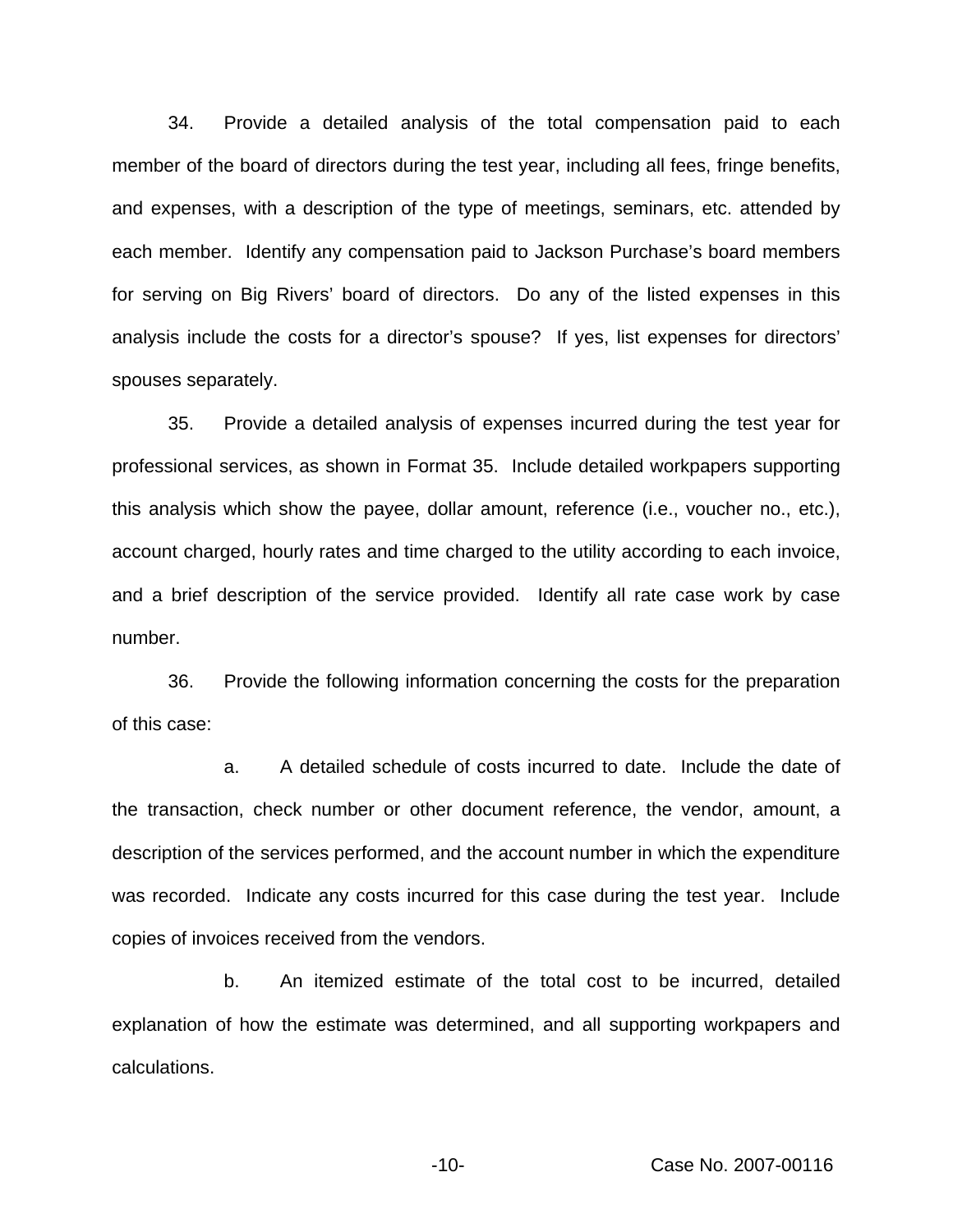c. Monthly updates of the actual costs incurred during the course of this proceeding, in the manner prescribed above.

37. Provide the estimated dates for draw downs of unadvanced loan funds at test-year-end and the proposed uses of these funds.

38. Provide a list of depreciation expenses using Format 38.

39. Are the depreciation rates reflected in this filing identical to those most recently approved by the Commission?

a. If yes, identify the case in which they were approved.

b. If no, provide the depreciation study that supports the rates reflected in this filing.

40. Provide information for plotting the depreciation guideline curves in accordance with RUS Bulletin 183-1, as shown in Format 40.

41. For each charitable and political contribution (in cash or services), provide the amount, recipient, and specific account charged.

42. Describe Jackson Purchase's lobbying activities and provide a schedule showing the name and salary of each lobbyist; all company-paid or reimbursed expenses or allowances; the account charged for all personnel for whom a principal function is lobbying, on the local, state, or national level; and indicate whether the lobbyist is an employee or an independent contractor. If any amounts are allocated, show a calculation of the factor used to allocate each amount.

43. Provide complete details of the financial reporting and rate-making treatment of Jackson Purchase's pension costs.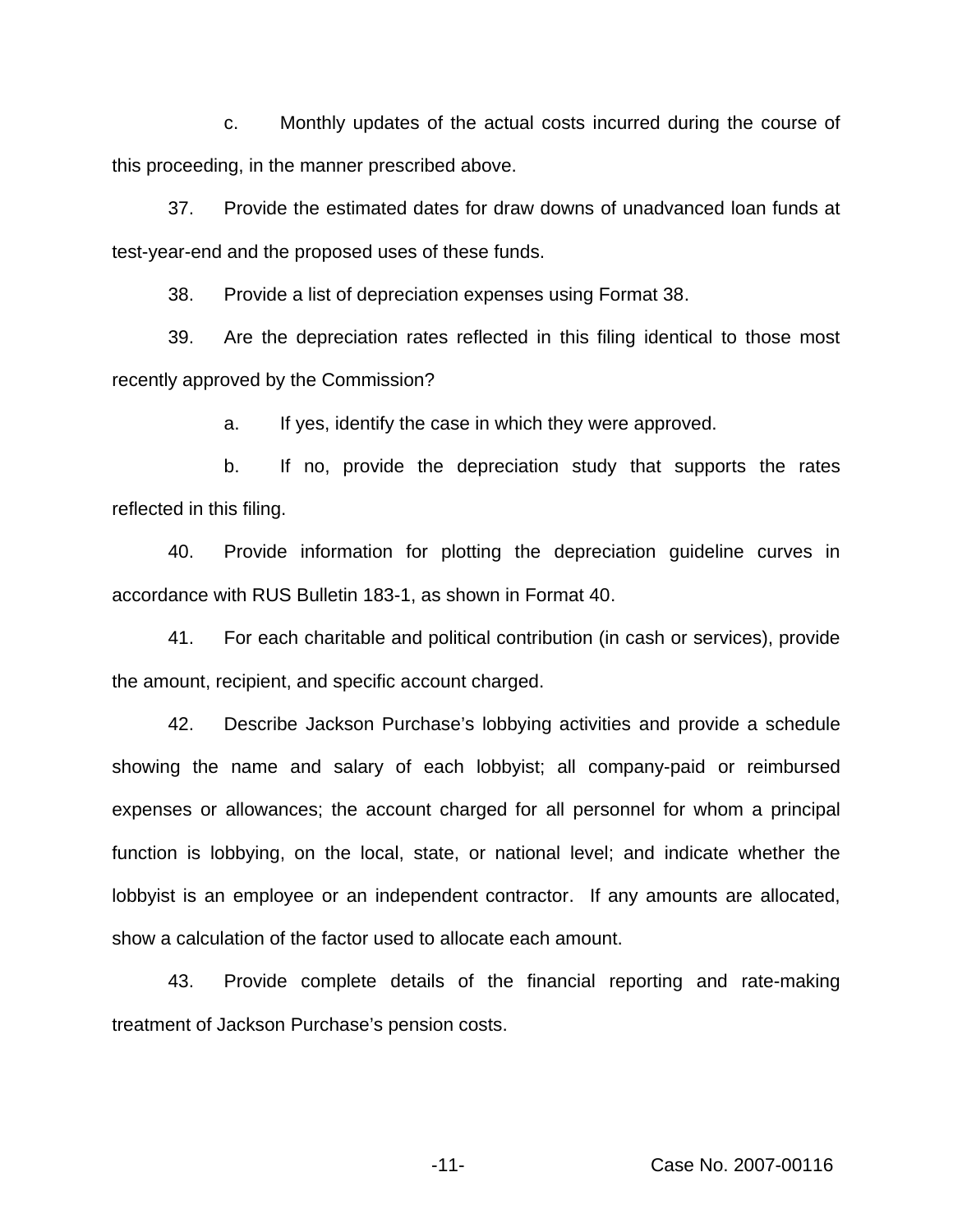44. Provide complete details of Jackson Purchase's financial reporting and rate-making treatment of Statement of Financial Accounting Standard ("SFAS") No. 106, including:

a. The date that Jackson Purchase adopted or plans to adopt SFAS No. 106.

b. All accounting entries made or to be made at the date of adoption.

c. All actuarial studies and other documents used to determine the level of SFAS No. 106 cost recorded or to be recorded by Jackson Purchase.

45. Provide complete details of Jackson Purchase's financial reporting and rate-making treatment of SFAS No. 112, including:

a. The date that Jackson Purchase adopted SFAS No. 112.

b. All accounting entries made at the date of adoption.

c. All actuarial studies and other documents used to determine the level of SFAS No. 112 cost recorded by Jackson Purchase.

46. Provide any information, as soon as it is known, describing any events occurring after the test year that would have a material effect on net operating income, rate base, and cost of capital and is not incorporated in the filed testimony and exhibits.

47. Provide all current labor contracts and the most recent contracts previously in effect.

48. Provide separate schedules for the test year and the year preceding the test year, including the following information, regarding Jackson Purchase's investments in subsidiaries and joint ventures:

a. Name of subsidiary or joint venture.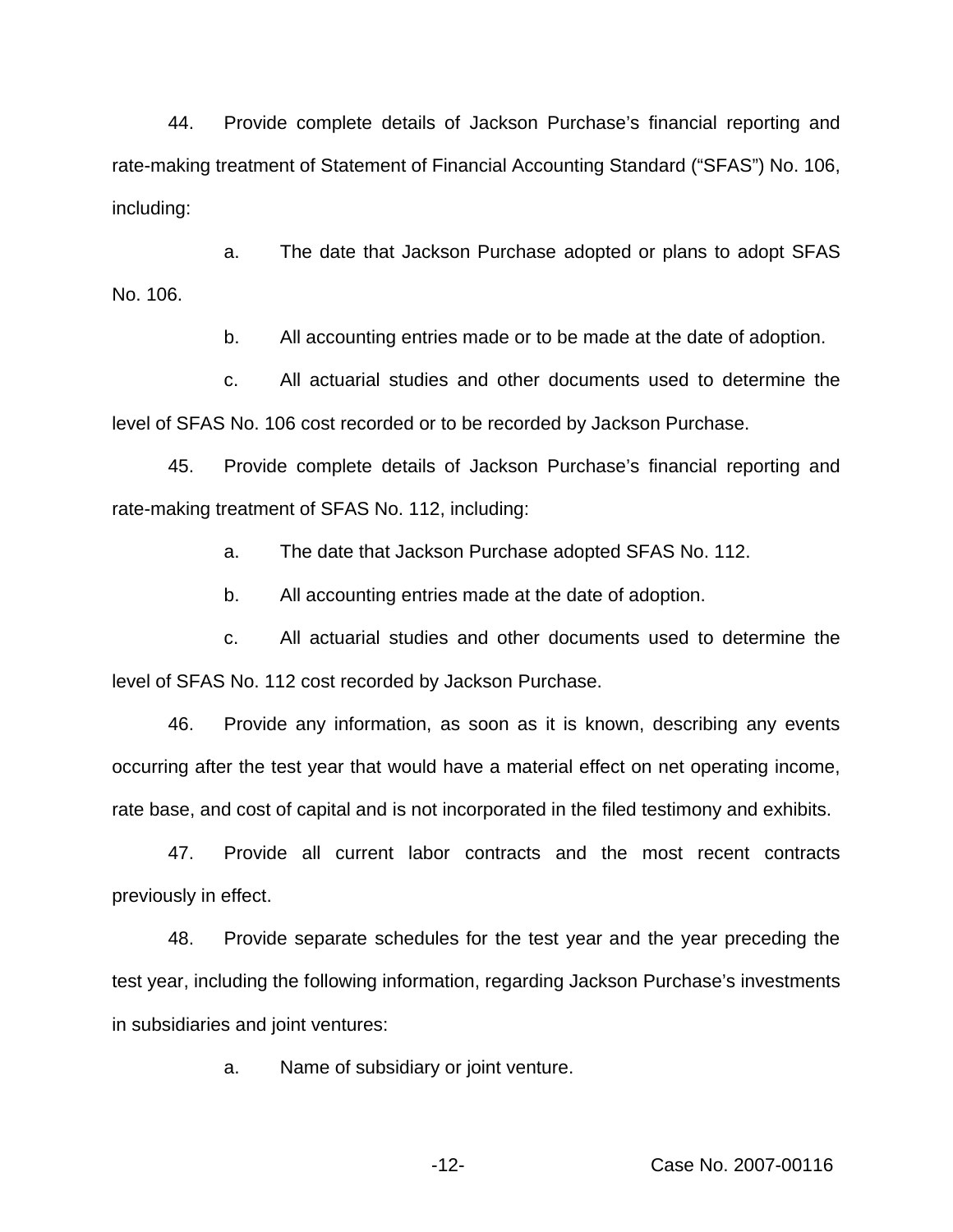b. Date of initial investment.

c. Amount and type of investment.

d. Balance sheet and income statement. Where only internal statements are prepared, furnish copies of these.

e. Name of officers of each of the subsidiaries or joint ventures, officer's annual compensation, and portion of compensation charged to the subsidiary or joint venture. Indicate the position that each officer holds with Jackson Purchase and the compensation received from Jackson Purchase.

49. Provide separate schedules showing all dividends or income of any type received by Jackson Purchase from its subsidiaries or joint ventures for the test year and the 3 years proceeding the test year. Indicate how this income is reflected in the reports filed with the Commission and the stockholder reports.

50. Concerning non-regulated activities:

a. Is Jackson Purchase engaged in any non-regulated activities? If yes, provide a detailed description of each non-regulated activity.

b. Is Jackson Purchase engaged in any non-regulated activities through an affiliate? If yes, provide the name of each affiliate and the non-regulated activity in which it is engaged.

c. Identify each service agreement with each affiliate and indicate whether the service agreement is on file with the Commission. Provide a copy of each service agreement not already on file with the Commission.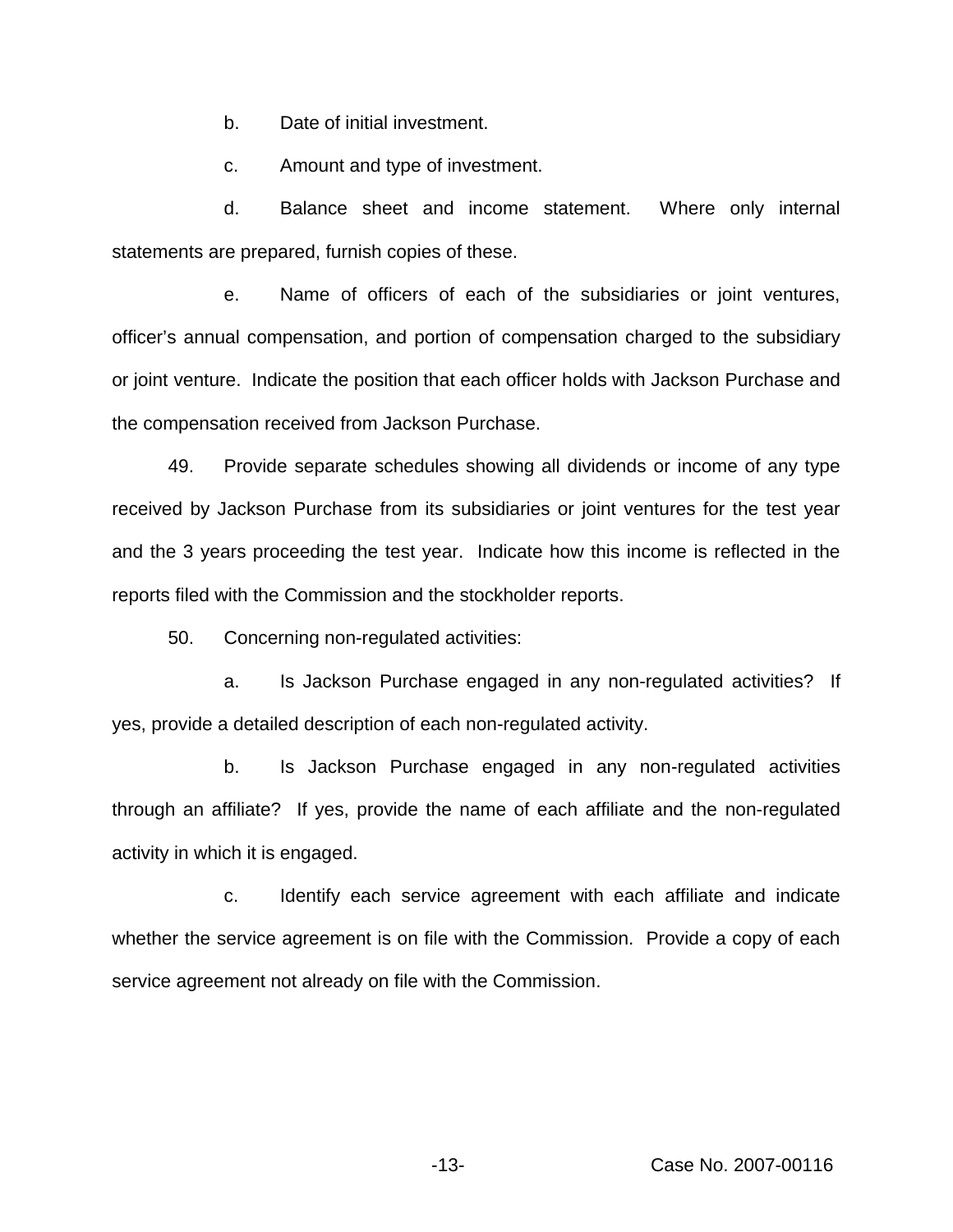d. Has Jackson Purchase loaned any money or property to any affiliate? If yes, describe in detail what was loaned, the terms of the loan, and the name of the affiliate.

51. Provide a schedule of purchased power costs for the test year by vendor, separated into demand and energy components. Include kW and kWh purchased. Indicate any estimates used and explain their use in detail.

**Beth O'Donnell Executive Director Public Service Commission** P. O. Box 615 Frankfort, KY 40602

DATED \_April 12, 2007

cc: All Parties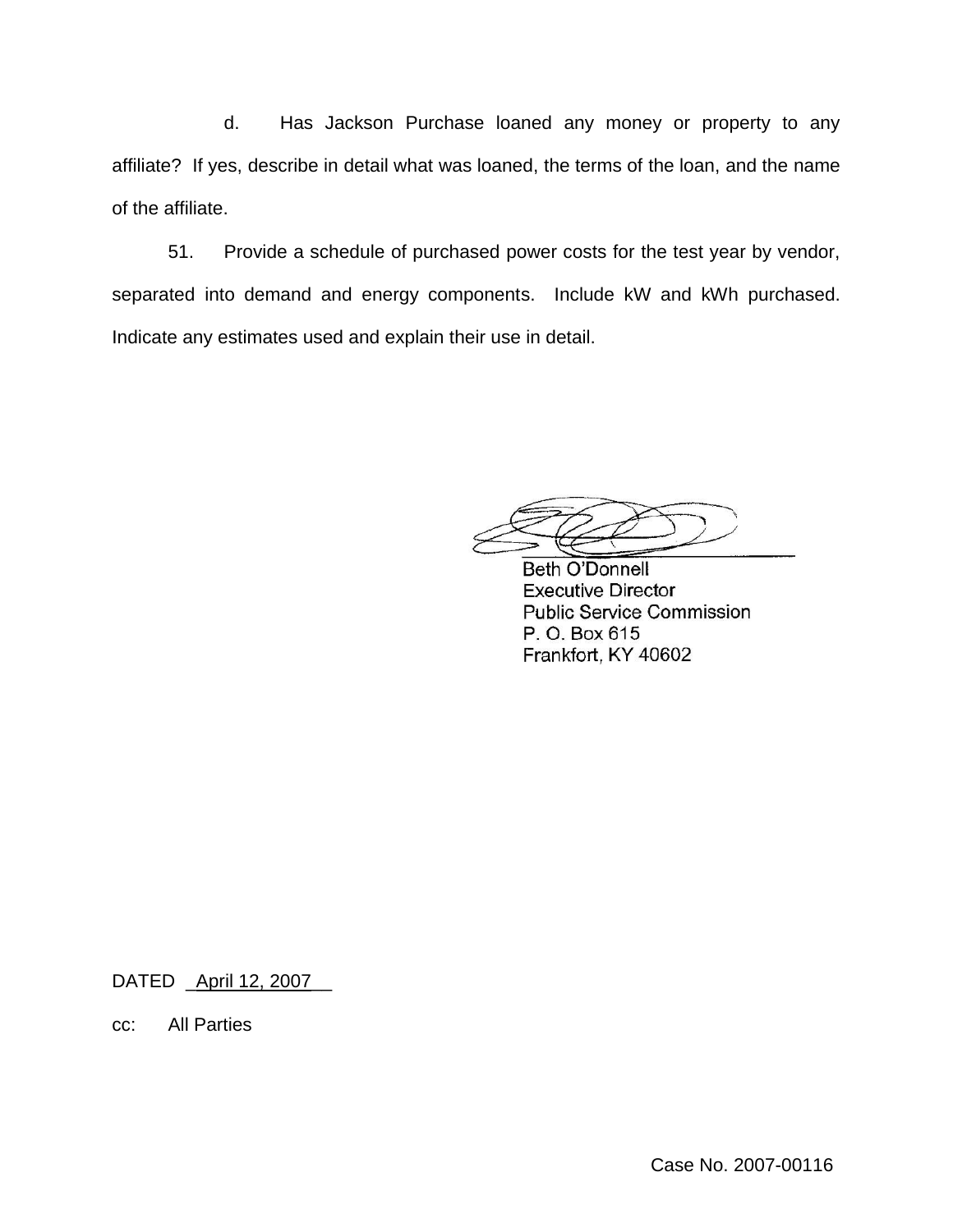#### Case No. 2007-00116

#### Comparative Capital Structures (Excluding JDIC) For the Periods as Shown "000 Omitted"

|             |                              | 10th Year |       | 9th Year |       | 8th Year |       | 7th year |       | 61    |
|-------------|------------------------------|-----------|-------|----------|-------|----------|-------|----------|-------|-------|
| Line<br>No. | Type of Capital              | Amount    | Ratio | Amount   | Ratio | Amount   | Ratio | Amount   | Ratio | Amoul |
| 1.          | Long-Term Debt               |           |       |          |       |          |       |          |       |       |
| 2.          | Short-Term Debt              |           |       |          |       |          |       |          |       |       |
| 3.          | Preferred & Preference Stock |           |       |          |       |          |       |          |       |       |
| 4.          | <b>Common Equity</b>         |           |       |          |       |          |       |          |       |       |
| 5.          | Other (Itemize by type)      |           |       |          |       |          |       |          |       |       |
| 6.          | <b>Total Capitalization</b>  |           |       |          |       |          |       |          |       |       |

|      |                             | 4th Year |       | 3rd Year |       | 2nd Year |       | 1st Year |       | <b>Test Year</b> |       | Last |
|------|-----------------------------|----------|-------|----------|-------|----------|-------|----------|-------|------------------|-------|------|
| Line |                             |          |       |          |       |          |       |          |       |                  |       |      |
| No.  | Type of Capital             | Amount   | Ratio | Amount   | Ratio | Amount   | Ratio | Amount   | Ratio | Amount           | Ratio | Amou |
| 1.   | Long-Term Debt              |          |       |          |       |          |       |          |       |                  |       |      |
| 2.   | Short-Term Debt             |          |       |          |       |          |       |          |       |                  |       |      |
|      | Preferred &                 |          |       |          |       |          |       |          |       |                  |       |      |
| 3.   | <b>Preference Stock</b>     |          |       |          |       |          |       |          |       |                  |       |      |
| 4.   | <b>Common Equity</b>        |          |       |          |       |          |       |          |       |                  |       |      |
|      | Other (Itemize by           |          |       |          |       |          |       |          |       |                  |       |      |
| 5.   | type)                       |          |       |          |       |          |       |          |       |                  |       |      |
| 6.   | <b>Total Capitalization</b> |          |       |          |       |          |       |          |       |                  |       |      |

Instructions: 1. Provide a calculation of the average test year data as shown in Format 7, Schedule 2.

2. If the applicant is a member of an affiliated group, the above data is to be provided for the parent company and the system consolidated.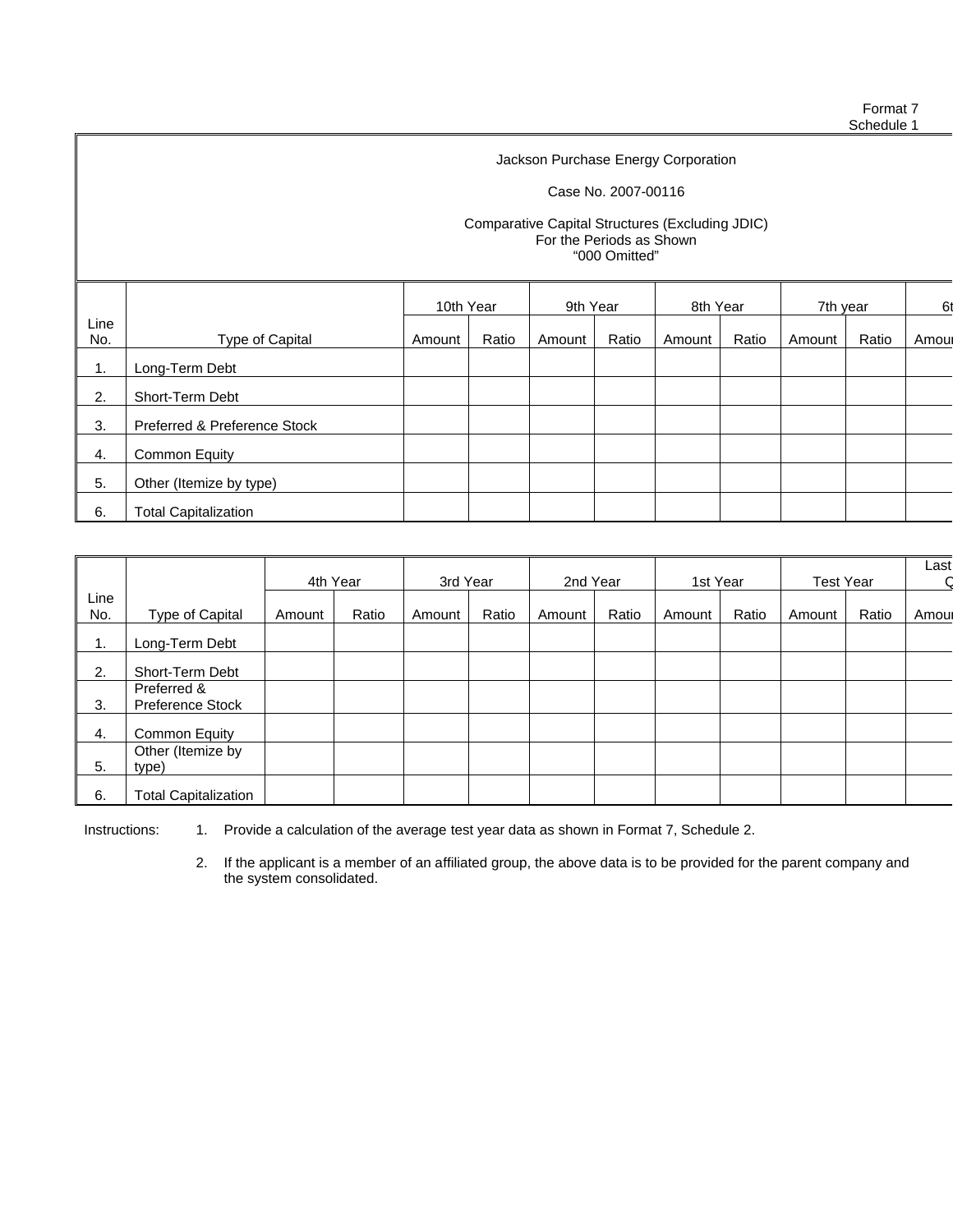## Case No. 2007-00116

Calculation of Average Test Period Capital Structure 12 Months Ended \_

"000 Omitted"

| Line<br>No.   | Item<br>(a)                                                                                                                 | Total<br>Capital<br>(b) | Long-Term<br>Debt<br>(c) | Short-Term<br>Debt<br>(d) | Preferred<br><b>Stock</b><br>(e) | Common<br><b>Stock</b><br>(f) |  |
|---------------|-----------------------------------------------------------------------------------------------------------------------------|-------------------------|--------------------------|---------------------------|----------------------------------|-------------------------------|--|
| 1.            | Balance Beginning of Test Year                                                                                              |                         |                          |                           |                                  |                               |  |
| 2.            | 1st Month                                                                                                                   |                         |                          |                           |                                  |                               |  |
| 3.            | 2nd Month                                                                                                                   |                         |                          |                           |                                  |                               |  |
| 4.            | 3rd Month                                                                                                                   |                         |                          |                           |                                  |                               |  |
| 5.            | 4th Month                                                                                                                   |                         |                          |                           |                                  |                               |  |
| 6.            | 5th Month                                                                                                                   |                         |                          |                           |                                  |                               |  |
| 7.            | 6th Month                                                                                                                   |                         |                          |                           |                                  |                               |  |
| 8.            | 7th Month                                                                                                                   |                         |                          |                           |                                  |                               |  |
| 9.            | 8th Month                                                                                                                   |                         |                          |                           |                                  |                               |  |
| 10.           | 9th Month                                                                                                                   |                         |                          |                           |                                  |                               |  |
| 11.           | 10th Month                                                                                                                  |                         |                          |                           |                                  |                               |  |
| 12.           | 11th Month                                                                                                                  |                         |                          |                           |                                  |                               |  |
| 13.           | 12th Month                                                                                                                  |                         |                          |                           |                                  |                               |  |
| 14.           | Total (Line 1 through Line 13)                                                                                              |                         |                          |                           |                                  |                               |  |
| 15.           | Average balance (Line 14/13)                                                                                                |                         |                          |                           |                                  |                               |  |
| 16.           | Average capitalization ratios                                                                                               |                         |                          |                           |                                  |                               |  |
| 17.           | End-of period capitalization ratios                                                                                         |                         |                          |                           |                                  |                               |  |
| Instructions: | 1. If applicable, provide an additional schedule in the above format excluding common equity in subsidiaries from the total |                         |                          |                           |                                  |                               |  |

company capital structure. Show the amount of common equity excluded.

2. Include premium class of stock.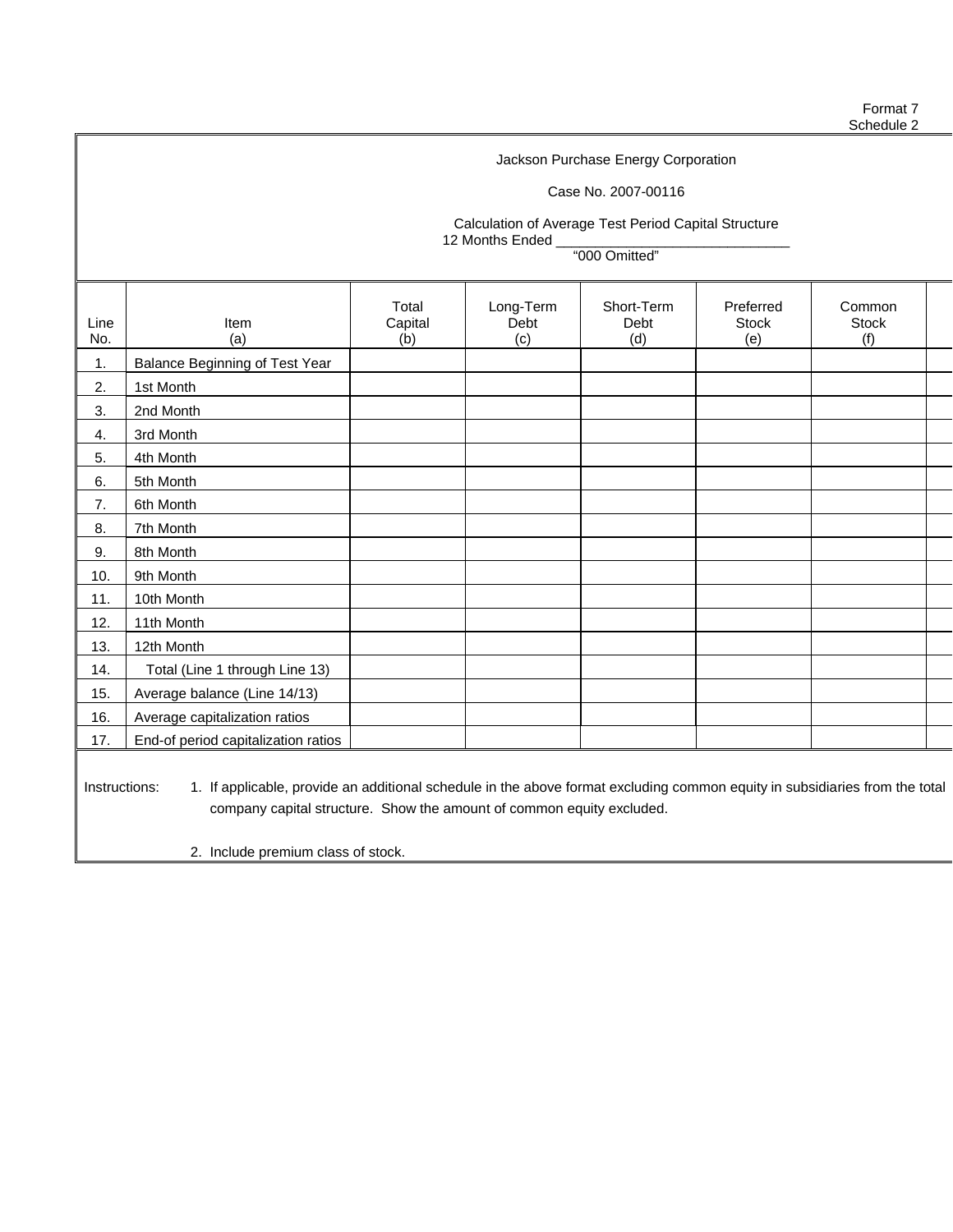## Case No. 2007-00116

### Schedule of Outstanding Long-Term Debt For the Year Ended December 31, \_\_\_\_\_\_\_

|--|

Total Long-Term Debt and Annualized Cost

\_\_\_\_\_\_\_\_\_\_\_\_\_\_\_\_\_\_\_\_\_\_\_\_\_

Annualized Cost Rate [Total Col. (j) / Total Col. (d)]

<sup>1</sup> Nominal Rate

<sup>2</sup> Nominal Rate Plus Discount or Premium Amortization

<sup>3</sup> Nominal Rate Plus Discount or Premium Amortization and Issuance Cost

<sup>4</sup> Standard and Poor's, Moody, etc.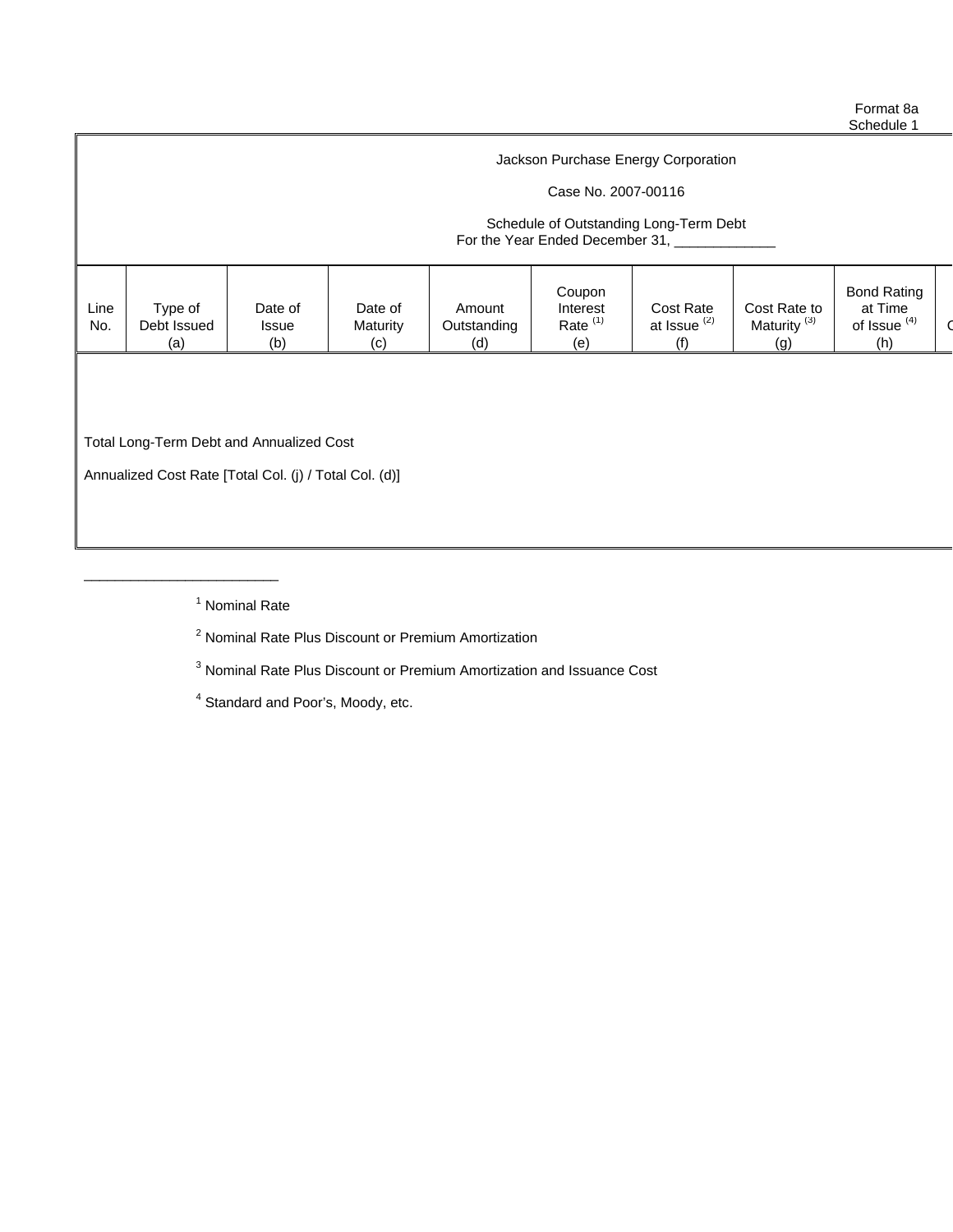## Case No. 2007-00116

## Schedule of Outstanding Long-Term Debt

## For the Test Year Ended \_\_\_\_\_\_\_

| Type<br><b>Bond</b><br>Rating<br>Of<br>Coupon<br>Cost Rate to<br>Debt<br>Line<br>Cost Rate<br>at Time<br>Type of<br>Date of<br>Date of<br>Amount<br>Interest<br>Rate <sup>(1)</sup><br>at Issue <sup>(2)</sup><br>Maturity <sup>(3)</sup><br>of Issue <sup>(4)</sup><br>U<br>Obligation<br>No.<br>Outstanding<br>Maturity<br>Issued<br><b>Issue</b><br>(b)<br>(h)<br>(a)<br>(d)<br>(g)<br>(e)<br>(c) |
|------------------------------------------------------------------------------------------------------------------------------------------------------------------------------------------------------------------------------------------------------------------------------------------------------------------------------------------------------------------------------------------------------|

Total Long-Term Debt and Annualized Cost

\_\_\_\_\_\_\_\_\_\_\_\_\_\_\_\_\_\_\_\_\_\_\_\_\_

Annualized Cost Rate [Total Col. (j) / Total Col. (d)]

Actual Test Year Cost Rate [Total Col. (k) / Total Reported in Col. (d)]

<sup>1</sup> Nominal Rate

<sup>2</sup> Nominal Rate Plus Discount or Premium Amortization

<sup>3</sup> Nominal Rate Plus Discount or Premium Amortization and Issuance Cost

<sup>4</sup> Standard and Poor's, Moody, etc.

<sup>5</sup> Sum of Accrued Interest Amortization of Discount or Premium and Issuance Cost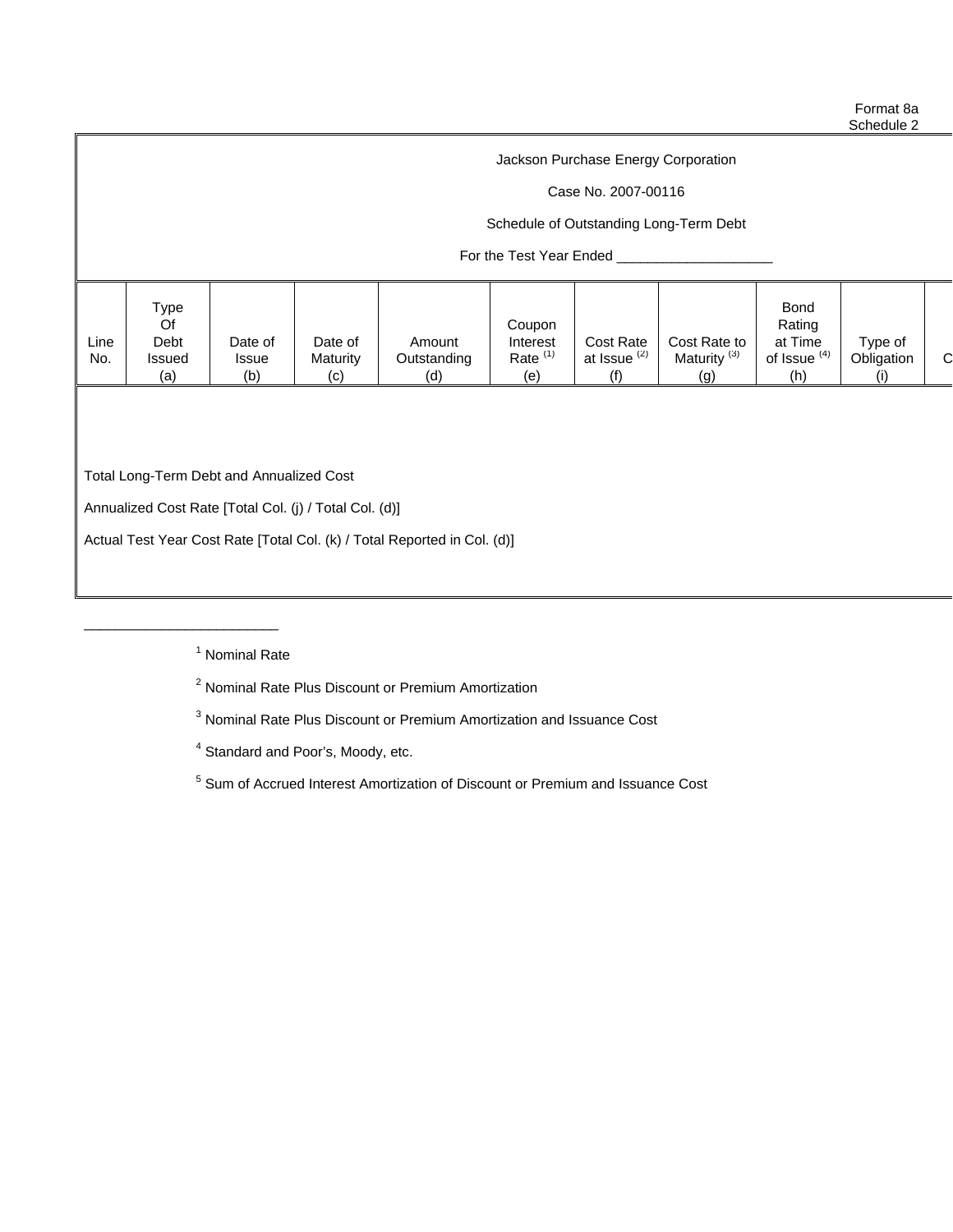#### Case No. 2007-00116

#### Schedule of Short-Term Debt

## For the Test Year Ended \_\_\_\_

|--|

Total Short-Term

Annualized Cost Rate [Total Col. (g) / Total Col. (d)]

- Actual Interest Paid or Accrued on Short-Term Debt during the Test Year [Report in Col. (g) of this Schedule]
- Average Short-Term Debt Format 7, Schedule 2 Line 15 Col. (d) [Report in Col. (g) of this Schedule]
- Test-Year Interest Cost Rate [Actual Interest / Average Short-Term Debt] [Report in Col. (f) of this Schedule]

Instructions: 1. In all instances where the Effective Interest Cost Rate is different from the Nominal Interest Rate, provide a calculation of the

effective Interest Cost Rate in sufficient detail to show the items of costs that cause the difference.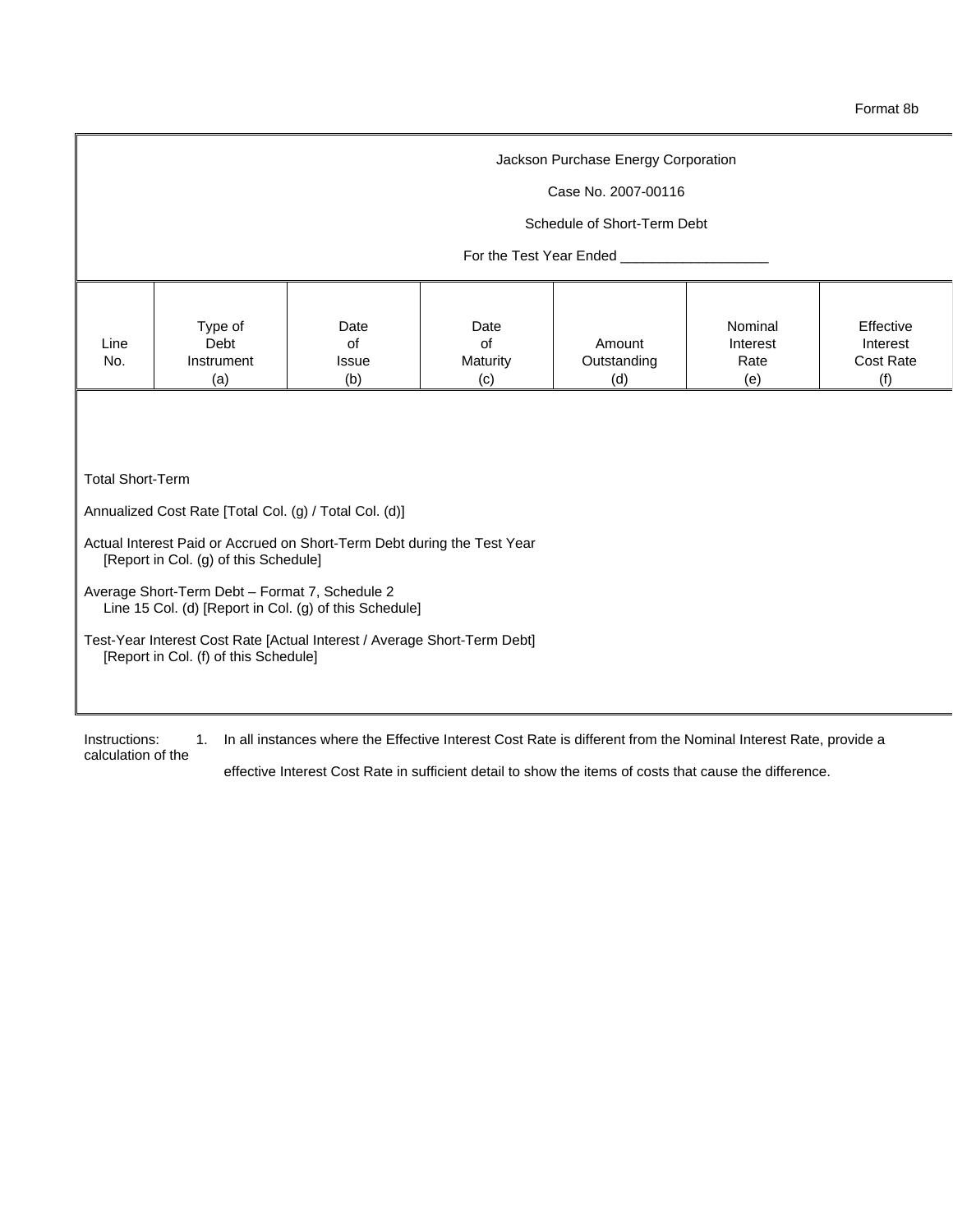## Case No. 2007-00116

#### Comparison of Total Company Test Year Account Balances With Those of the Preceding Year

## "000 Omitted"

| Account Title and<br><b>Account Number</b> | 4 <sup>st</sup><br>Month | 2nd<br>Month | 3rd<br>Month | 4th<br>Month | 5th<br>Month | 6th<br>Month | 7th<br>Month | 8th<br>Month | 9th<br>Month | 10th<br>Month |
|--------------------------------------------|--------------------------|--------------|--------------|--------------|--------------|--------------|--------------|--------------|--------------|---------------|
| <b>Test Year</b>                           |                          |              |              |              |              |              |              |              |              |               |
| Prior Year                                 |                          |              |              |              |              |              |              |              |              |               |
| Increase                                   |                          |              |              |              |              |              |              |              |              |               |
| (Decrease)                                 |                          |              |              |              |              |              |              |              |              |               |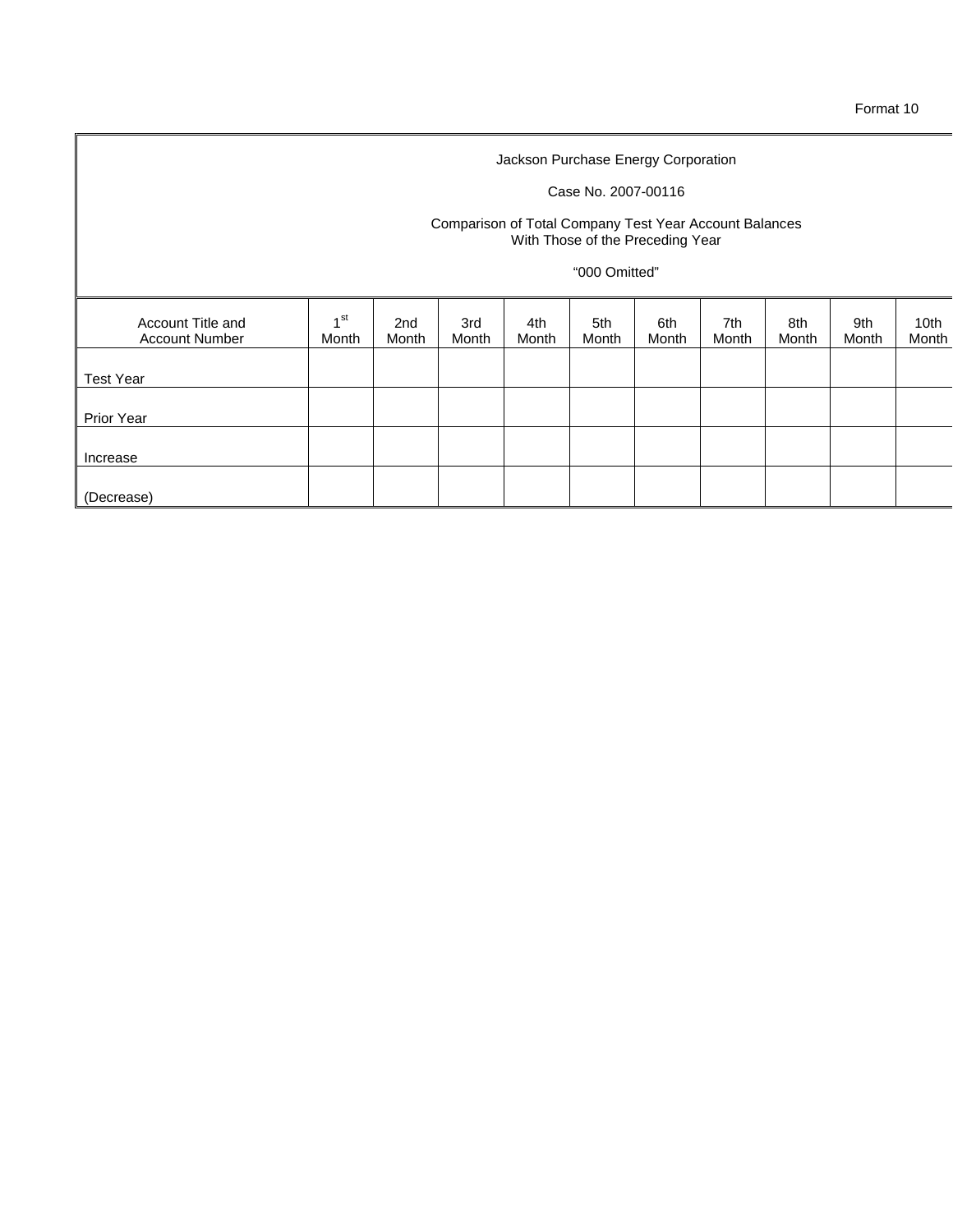Case No. 2007-00116

Analysis of Salaries and Wages For the Calendar Years 20\_\_\_\_ through 20\_\_\_\_\_ And the Test Year

"000 Omitted"

| Line |                                                                                               | 3rd    |      | 2nd    |     | 1st    |     |
|------|-----------------------------------------------------------------------------------------------|--------|------|--------|-----|--------|-----|
| No.  | <b>Item</b>                                                                                   | Amount | $\%$ | Amount | %   | Amount | %   |
|      | (a)                                                                                           | (b)    | (c)  | (d)    | (e) | (f)    | (g) |
| 1.   | Wages charged to expense                                                                      |        |      |        |     |        |     |
| 2.   | Power Production expense                                                                      |        |      |        |     |        |     |
| 3.   | Transmission expense                                                                          |        |      |        |     |        |     |
| 4.   | Distribution expense                                                                          |        |      |        |     |        |     |
| 5.   | Customer accounts expense                                                                     |        |      |        |     |        |     |
| 6.   | Sales expense                                                                                 |        |      |        |     |        |     |
| 7.   | Administrative and general expenses:                                                          |        |      |        |     |        |     |
|      | (a) Administrative and general salaries                                                       |        |      |        |     |        |     |
|      | (b) Office supplies and expense                                                               |        |      |        |     |        |     |
|      | (c) Administrative expense transferred-cr                                                     |        |      |        |     |        |     |
|      | (d) Outside services employed                                                                 |        |      |        |     |        |     |
|      | (e) Property insurance                                                                        |        |      |        |     |        |     |
|      | (f) Injuries and Damages                                                                      |        |      |        |     |        |     |
|      | (g) Employee pensions and benefits                                                            |        |      |        |     |        |     |
|      | Note: Show percent increase of each year over the prior year in Columns (c), (e), (g) and (i) |        |      |        |     |        |     |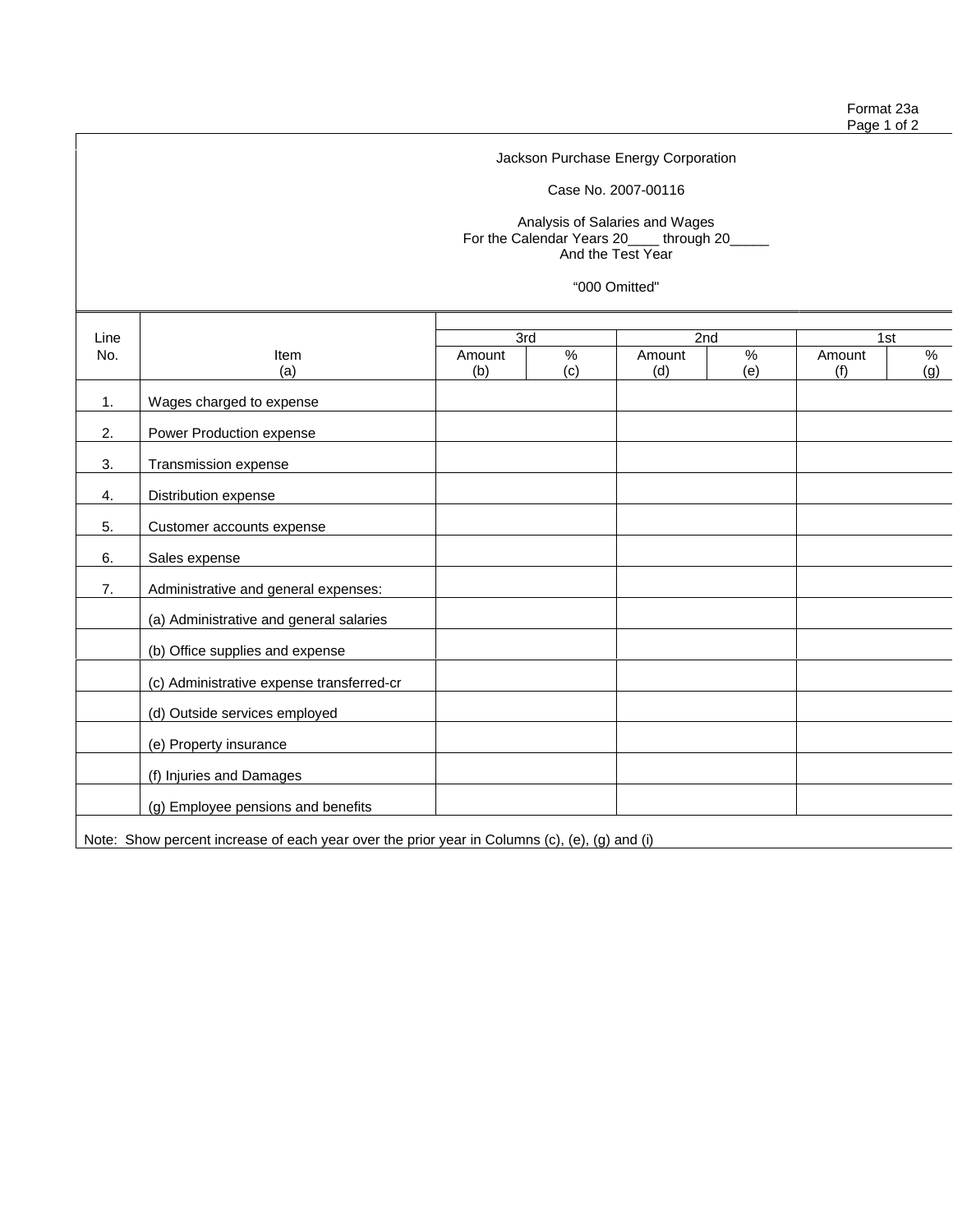Case No. 2007-00116

Analysis of Salaries and Wages For the Calendar Years 20\_\_\_\_ through 20\_\_\_\_\_ And the Test Year

"000 Omitted"

| Line |                                                                                               | 3rd    |     | 2nd    |      | 1st    |     |  |
|------|-----------------------------------------------------------------------------------------------|--------|-----|--------|------|--------|-----|--|
| No.  | Item                                                                                          | Amount | %   | Amount | $\%$ | Amount | %   |  |
|      | (a)                                                                                           | (b)    | (c) | (d)    | (e)  | (f)    | (g) |  |
| 7.   | Administrative and general expenses<br>(continued)                                            |        |     |        |      |        |     |  |
|      | (h) Franchise requirements                                                                    |        |     |        |      |        |     |  |
|      | (i) Regulatory commission expenses                                                            |        |     |        |      |        |     |  |
|      | (j) Duplicate charges $-$ cr                                                                  |        |     |        |      |        |     |  |
|      | (k) Miscellaneous general expense                                                             |        |     |        |      |        |     |  |
|      | (I) Maintenance of general plant                                                              |        |     |        |      |        |     |  |
| 8.   | Total administrative and general expenses<br>L7 (a) through L7 (I)                            |        |     |        |      |        |     |  |
| 9.   | Total salaries and wages charged expense<br>(L2 through L6 + L8)                              |        |     |        |      |        |     |  |
| 10.  | <b>Wages Capitalized</b>                                                                      |        |     |        |      |        |     |  |
| 11.  | <b>Total Salaries and Wages</b>                                                               |        |     |        |      |        |     |  |
| 12.  | Ratio of salaries and wages charged<br>expense to total wages (L9 / L11)                      |        |     |        |      |        |     |  |
| 13.  | Ratio of salaries and wages capitalized to<br>total wages (L10 / L11)                         |        |     |        |      |        |     |  |
|      | Note: Show percent increase of each year over the prior year in Columns (c), (e), (g) and (i) |        |     |        |      |        |     |  |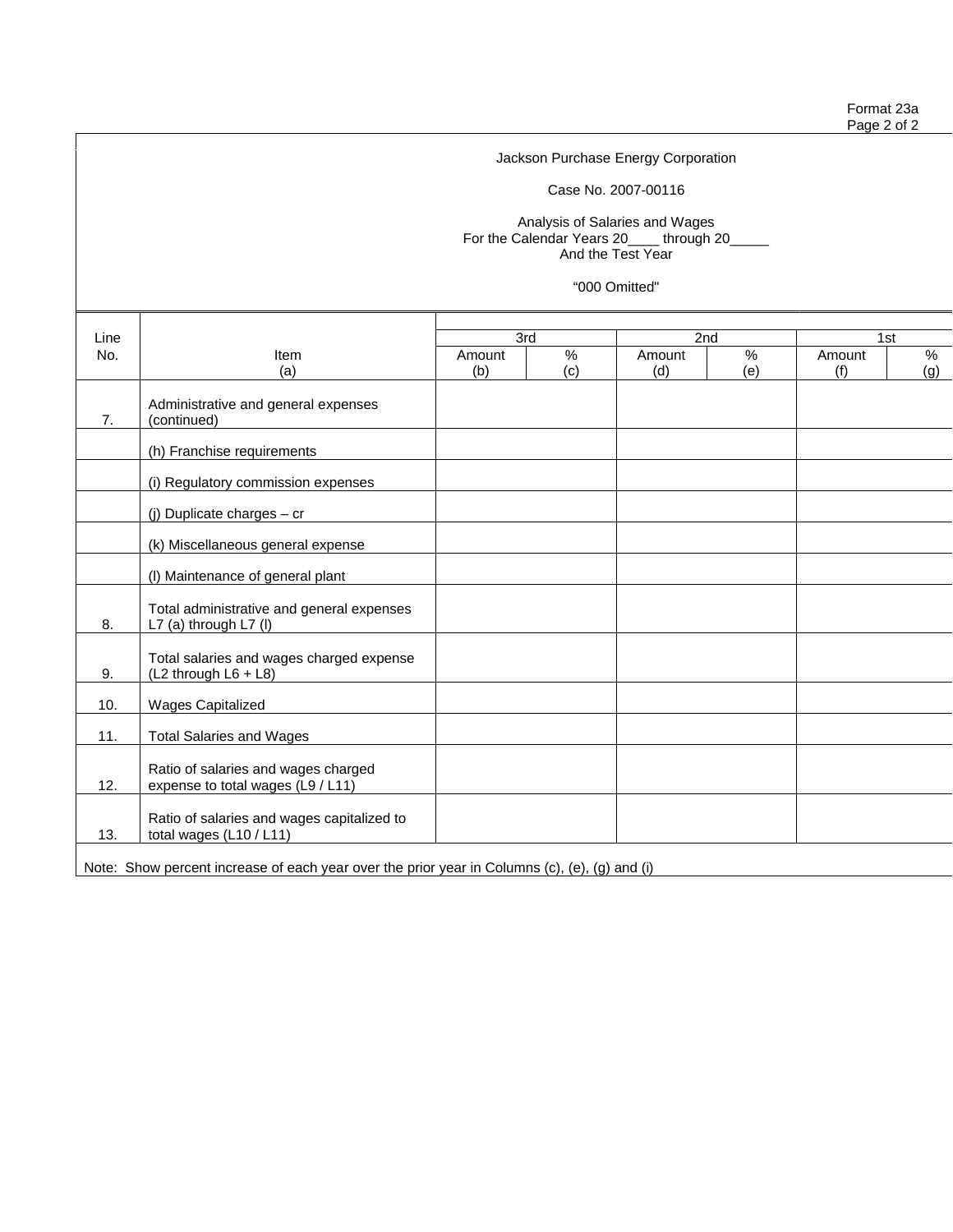Format 26b

|             | Jackson Purchase Energy Corporation<br>Case No. 2007-00116<br>Analysis of Other Operating Taxes<br>12 Months Ended ____________<br>"000 Omitted" |                           |                                      |                                                     |                           |                       |  |  |  |  |
|-------------|--------------------------------------------------------------------------------------------------------------------------------------------------|---------------------------|--------------------------------------|-----------------------------------------------------|---------------------------|-----------------------|--|--|--|--|
| Line<br>No. | Item<br>(a)                                                                                                                                      | Charged<br>Expense<br>(b) | Charged<br>To<br>Construction<br>(c) | Charged<br>To Other<br>Accounts <sup>1</sup><br>(d) | Amounts<br>Accrued<br>(e) | Amount<br>Paid<br>(f) |  |  |  |  |
| 1.          | Kentucky Retail                                                                                                                                  |                           |                                      |                                                     |                           |                       |  |  |  |  |
|             | (a) State income                                                                                                                                 |                           |                                      |                                                     |                           |                       |  |  |  |  |
|             | (b) Franchise fees                                                                                                                               |                           |                                      |                                                     |                           |                       |  |  |  |  |
|             | (c) Ad valorem                                                                                                                                   |                           |                                      |                                                     |                           |                       |  |  |  |  |
|             | (d) Payroll (employers portion)                                                                                                                  |                           |                                      |                                                     |                           |                       |  |  |  |  |
|             | (e) Other taxes                                                                                                                                  |                           |                                      |                                                     |                           |                       |  |  |  |  |
| 2.          | Total Retail (L1(a) through L1(e))                                                                                                               |                           |                                      |                                                     |                           |                       |  |  |  |  |
| 3.          | Other jurisdictions                                                                                                                              |                           |                                      |                                                     |                           |                       |  |  |  |  |
|             | Total per books (L2 and L3)                                                                                                                      |                           |                                      |                                                     |                           |                       |  |  |  |  |

 $1$  Explain items in this Column.

\_\_\_\_\_\_\_\_\_\_\_\_\_\_\_\_\_\_\_\_\_\_\_\_\_\_\_\_\_\_\_\_\_\_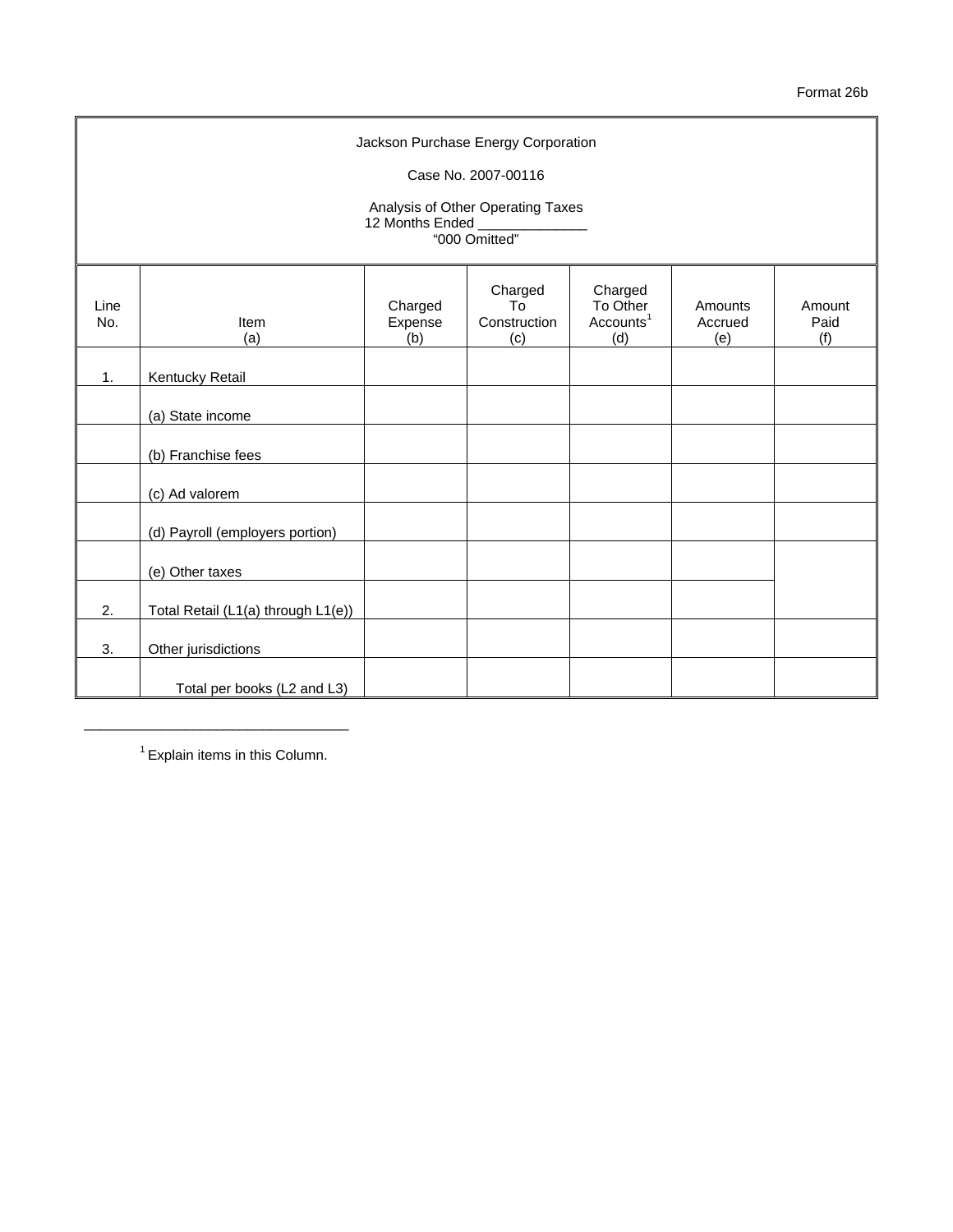Format 27  $\circ$  of 2

|                   |                                         |                                        |           |             |           | Format Z<br>Page 1 of: |
|-------------------|-----------------------------------------|----------------------------------------|-----------|-------------|-----------|------------------------|
|                   |                                         | Jackson Purchase Energy Corporation    |           |             |           |                        |
|                   |                                         | Case No. 2007-00116                    |           |             |           |                        |
|                   |                                         | Statement of Electric Plant in Service |           |             |           |                        |
|                   |                                         | 12 Months Ended                        |           |             |           |                        |
|                   |                                         | <b>Total Company</b>                   |           |             |           |                        |
| Account<br>Number | Title of Accounts                       | Beginning<br><b>Balance</b>            | Additions | Retirements | Transfers | Ending<br>Balance      |
|                   | Intangible plant:                       |                                        |           |             |           |                        |
| 301.0             | Organization                            |                                        |           |             |           |                        |
| 302.0             | Franchises and consents                 |                                        |           |             |           |                        |
| 303.0             | Miscellaneous intangible plant          |                                        |           |             |           |                        |
| 106.0             | Completed construction - not classified |                                        |           |             |           |                        |
|                   | Total intangible plant                  |                                        |           |             |           |                        |
|                   | Transmission plant:                     |                                        |           |             |           |                        |
| 350.0             | Land and land rights                    |                                        |           |             |           |                        |
| 352.0             | Structures and improvements             |                                        |           |             |           |                        |
| 353.0             | Station equipment                       |                                        |           |             |           |                        |
| 354.0             | Towers and fixtures                     |                                        |           |             |           |                        |
| 355.0             | Poles and fixtures                      |                                        |           |             |           |                        |
| 356.0             | Overhead conductors and devices         |                                        |           |             |           |                        |
| 357.0             | Underground conduit                     |                                        |           |             |           |                        |
| 358.0             | Underground conductors and devices      |                                        |           |             |           |                        |
| 359.0             | Roads and trails                        |                                        |           |             |           |                        |
| 106.0             | Completed construction - not classified |                                        |           |             |           |                        |

Total transmission plant

Distribution plant:

361.0 Structures and improvements

363.0 | Storage battery equipment 364.0 Poles, towers, and fixtures

365.0 Overhead conductors and devices

367.0 Underground conductors and devices

360.0 Land and land rights

362.0 Station equipment

366.0 Underground conduit

368.0 Line transformers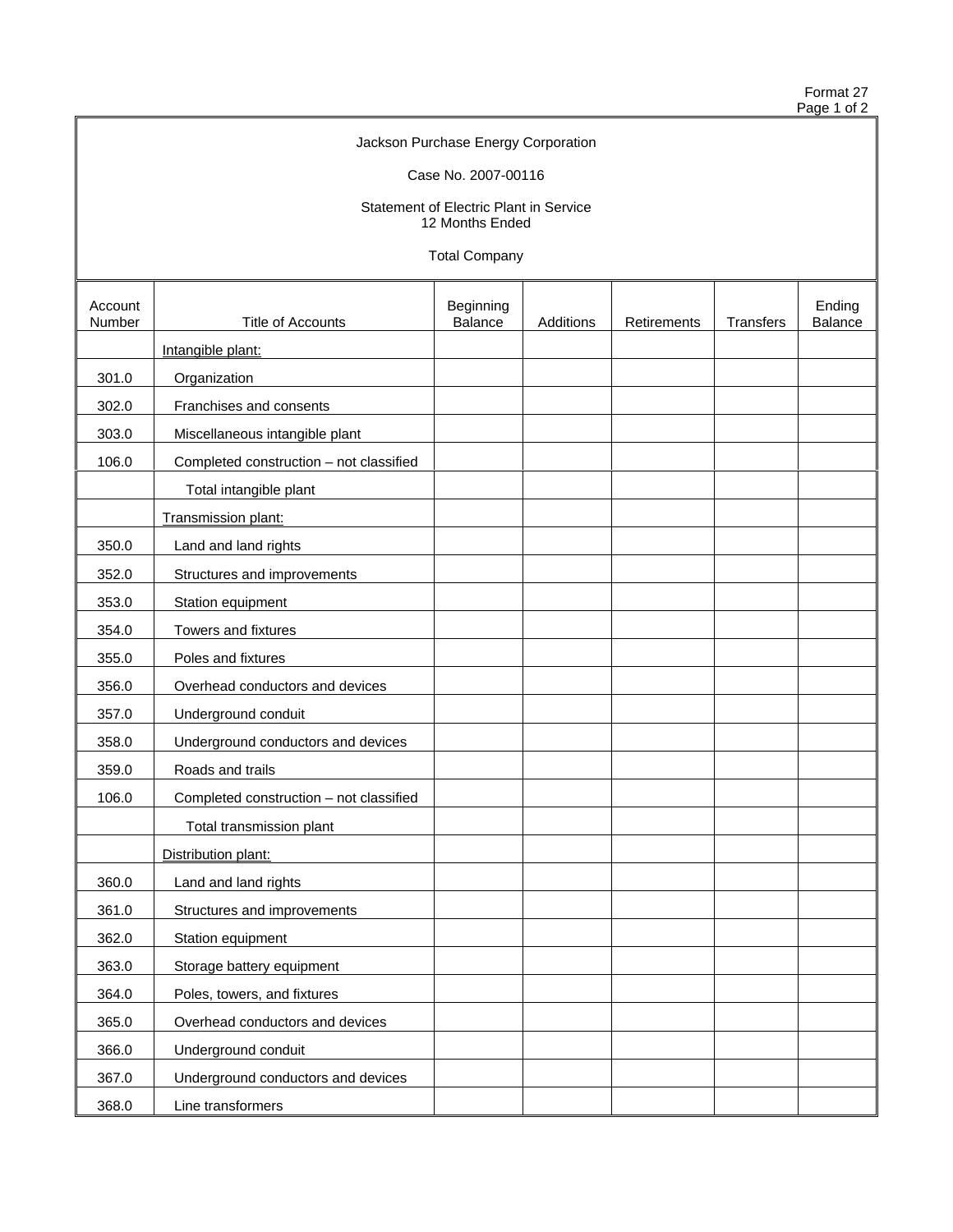Format 27 Page 2 of 2

| Jackson Purchase Energy Corporation                       |  |
|-----------------------------------------------------------|--|
| Case No. 2007-00116                                       |  |
| Statement of Electric Plant in Service<br>12 Months Ended |  |

Total Company

| Account<br>Number | <b>Title of Accounts</b>                | Beginning<br>Balance | Additions | <b>Retirements</b> | Transfers | Ending<br>Balance |
|-------------------|-----------------------------------------|----------------------|-----------|--------------------|-----------|-------------------|
| 369.0             | Services                                |                      |           |                    |           |                   |
| 370.0             | Meters                                  |                      |           |                    |           |                   |
| 371.0             | Installations on customer premises      |                      |           |                    |           |                   |
| 372.0             | Leased property on customer premises    |                      |           |                    |           |                   |
| 373.0             | Street lighting and signal systems      |                      |           |                    |           |                   |
| 106.0             | Completed construction - not classified |                      |           |                    |           |                   |
|                   | Total distribution plant                |                      |           |                    |           |                   |
|                   | General plant:                          |                      |           |                    |           |                   |
| 389.0             | Land and land rights                    |                      |           |                    |           |                   |
| 390.0             | Structures and improvements             |                      |           |                    |           |                   |
| 391.0             | Office furniture and equipment          |                      |           |                    |           |                   |
| 392.0             | Transportation equipment                |                      |           |                    |           |                   |
| 393.0             | Stores equipment                        |                      |           |                    |           |                   |
| 394.0             | Tools, shop, and garage equipment       |                      |           |                    |           |                   |
| 395.0             | Laboratory equipment                    |                      |           |                    |           |                   |
| 396.0             | Power operated equipment                |                      |           |                    |           |                   |
| 397.0             | Communication equipment                 |                      |           |                    |           |                   |
| 398.0             | Miscellaneous equipment                 |                      |           |                    |           |                   |
|                   | Subtotal                                |                      |           |                    |           |                   |
| 399.0             | Other tangible property                 |                      |           |                    |           |                   |
| 106.0             | Completed construction - not classified |                      |           |                    |           |                   |
|                   | Total general plant                     |                      |           |                    |           |                   |
|                   | Total Account 101                       |                      |           |                    |           |                   |
| 102.0             | Electric plant purchased                |                      |           |                    |           |                   |
| 103.0             | Electric plant sold                     |                      |           |                    |           |                   |
| 103.0             | Experimental plant unclassified         |                      |           |                    |           |                   |
|                   | <b>Total Electric Plant in Service</b>  |                      |           |                    |           |                   |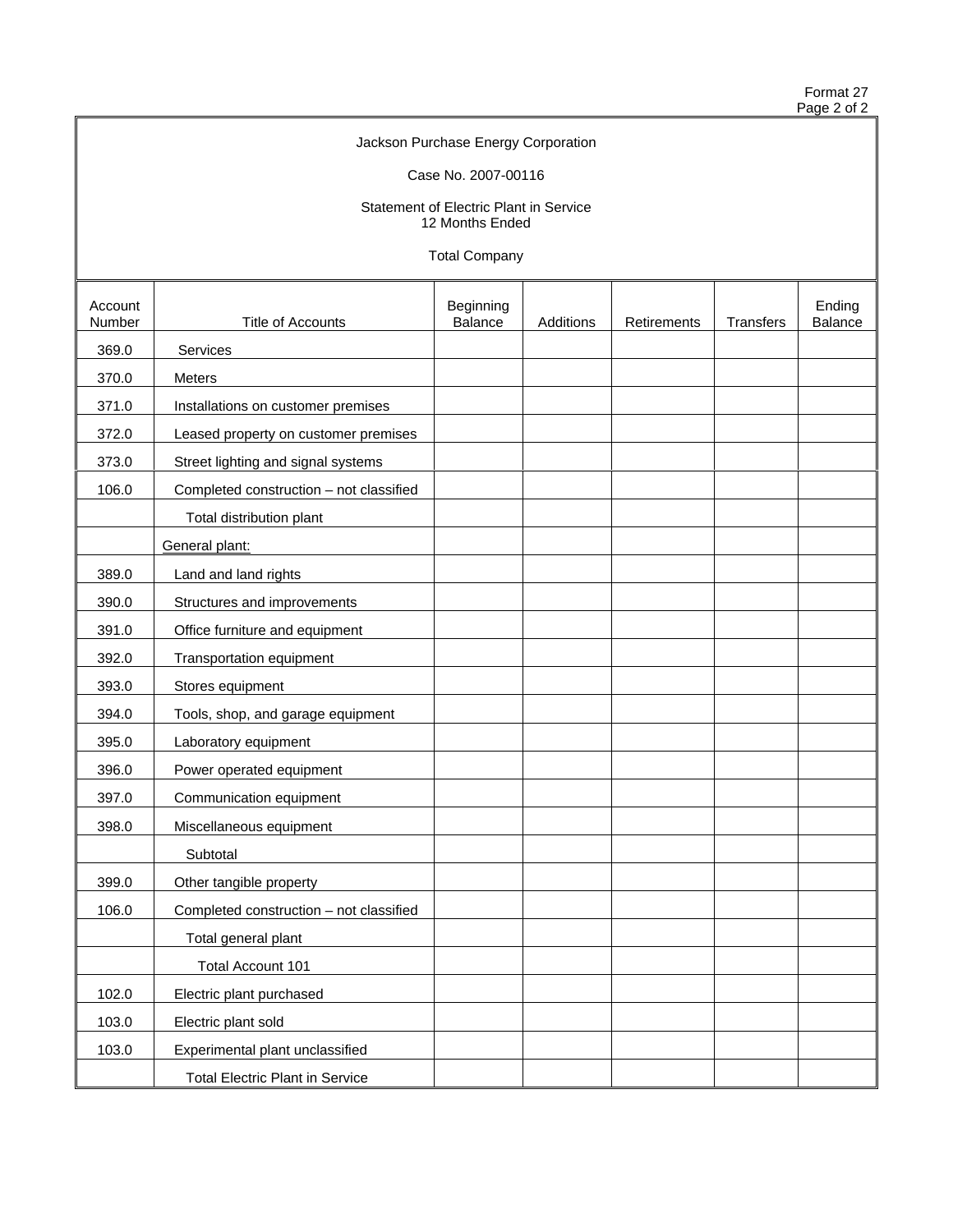|             | Jackson Purchase Energy Corporation                           |                                               |                                     |                                    |                     |              |              |  |
|-------------|---------------------------------------------------------------|-----------------------------------------------|-------------------------------------|------------------------------------|---------------------|--------------|--------------|--|
|             |                                                               |                                               | Case No. 2007-00116                 |                                    |                     |              |              |  |
|             | Account 913 - Advertising Expenses<br>For the 12 Months Ended |                                               |                                     |                                    |                     |              |              |  |
| Line<br>No. | Item<br>(a)                                                   | Sales or<br>Promotional<br>Advertising<br>(b) | Institutional<br>Advertising<br>(c) | Conservation<br>Advertising<br>(d) | Rate<br>Case<br>(e) | Other<br>(f) | Total<br>(g) |  |
| 1.          | Newspaper                                                     |                                               |                                     |                                    |                     |              |              |  |
| 2.          | Magazines and other                                           |                                               |                                     |                                    |                     |              |              |  |
| 3.          | Television                                                    |                                               |                                     |                                    |                     |              |              |  |
| 4.          | Radio                                                         |                                               |                                     |                                    |                     |              |              |  |
| 5.          | <b>Direct Mail</b>                                            |                                               |                                     |                                    |                     |              |              |  |
| 6.          | Sales Aids                                                    |                                               |                                     |                                    |                     |              |              |  |
| 7.          | Total                                                         |                                               |                                     |                                    |                     |              |              |  |
| 8.          | Amount assigned to KY retail                                  |                                               |                                     |                                    |                     |              |              |  |

 $\blacksquare$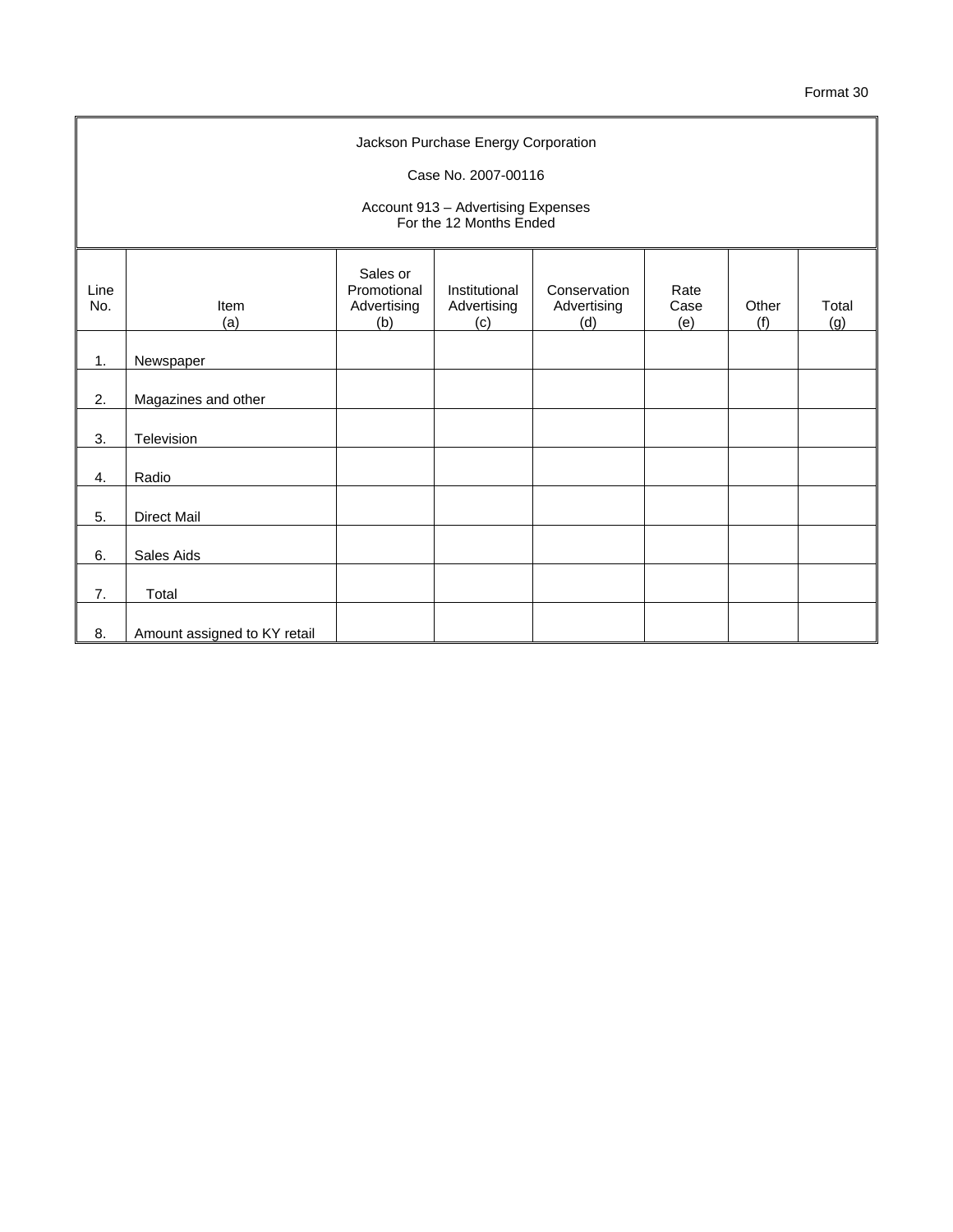| Jackson Purchase Energy Corporation<br>Case No. 2007-00116<br>Account 930 - Miscellaneous General Expenses<br>For the 12 Months Ended |                                         |               |  |
|---------------------------------------------------------------------------------------------------------------------------------------|-----------------------------------------|---------------|--|
| Line<br>No.                                                                                                                           | Item<br>(a)                             | Amount<br>(b) |  |
| 1.                                                                                                                                    | Industry association dues               |               |  |
| 2.                                                                                                                                    | Stockholder and debt servicing expenses |               |  |
| 3.                                                                                                                                    | Institutional advertising               |               |  |
| 4.                                                                                                                                    | Conservation advertising                |               |  |
| 5.                                                                                                                                    | Rate department load studies            |               |  |
| 6.                                                                                                                                    | Director's fees and expenses            |               |  |
| 7.                                                                                                                                    | Dues and subscriptions                  |               |  |
| 8.                                                                                                                                    | Miscellaneous                           |               |  |
| 9.                                                                                                                                    | Total                                   |               |  |
| 10.                                                                                                                                   | Amount assigned to KY retail            |               |  |

 $\blacksquare$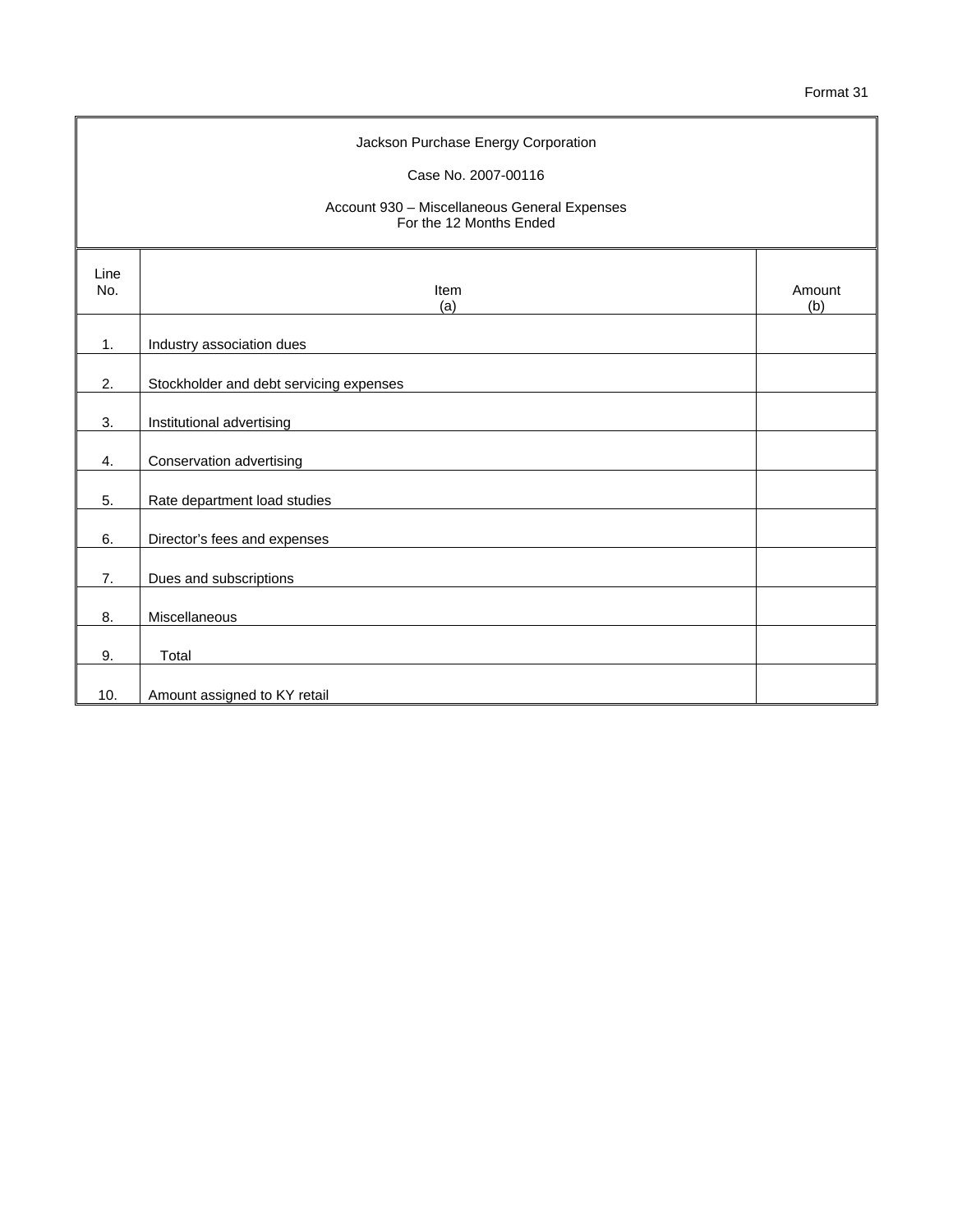| Jackson Purchase Energy Corporation<br>Case No. 2007-00116<br>Account 426 - Other Income Deductions<br>For the 12 Months Ended |                      |               |  |  |
|--------------------------------------------------------------------------------------------------------------------------------|----------------------|---------------|--|--|
| Line<br>No.                                                                                                                    | Item<br>(a)          | Amount<br>(b) |  |  |
| 1.                                                                                                                             | Donations            |               |  |  |
| 2.                                                                                                                             | Civic activities     |               |  |  |
| 3.                                                                                                                             | Political activities |               |  |  |
| 4.                                                                                                                             | Other                |               |  |  |
| 5.                                                                                                                             | Total                |               |  |  |

÷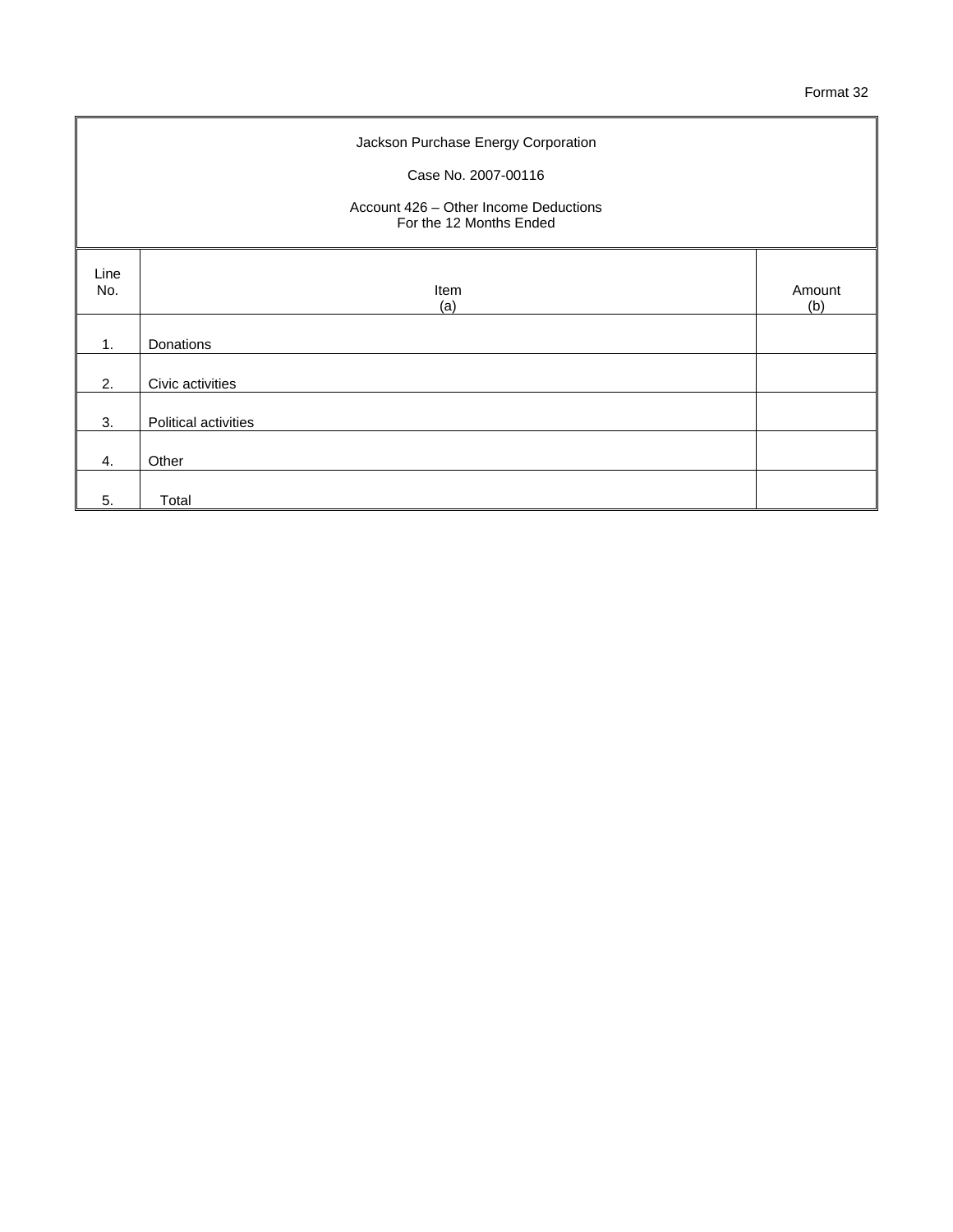| Jackson Purchase Energy Corporation<br>Case No. 2007-00116<br>Professional Services Expenses<br>For the 12 Months Ended |             |                     |                        |              |              |  |
|-------------------------------------------------------------------------------------------------------------------------|-------------|---------------------|------------------------|--------------|--------------|--|
| Line<br>No.                                                                                                             | Item<br>(a) | Rate<br>Case<br>(b) | Annual<br>Audit<br>(c) | Other<br>(d) | Total<br>(e) |  |
| 1.                                                                                                                      | Legal       |                     |                        |              |              |  |
| 2.                                                                                                                      | Engineering |                     |                        |              |              |  |
| 3.                                                                                                                      | Accounting  |                     |                        |              |              |  |
| 4.                                                                                                                      | Other       |                     |                        |              |              |  |
| 5.                                                                                                                      | Total       |                     |                        |              |              |  |

÷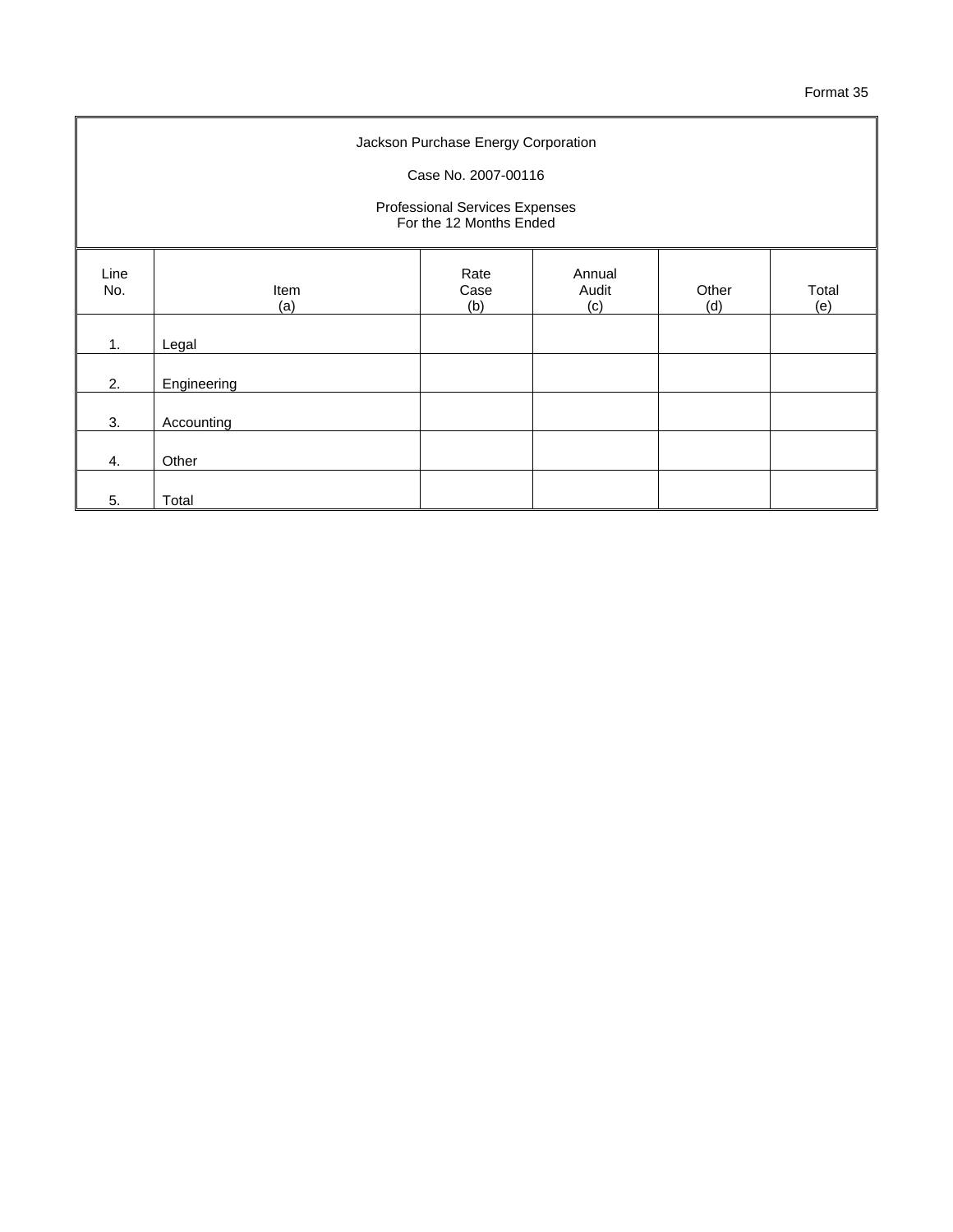Format 38 Page 1 of 2

|                   |                                      | Jackson Purchase Energy Corporation                          |                      |                        |
|-------------------|--------------------------------------|--------------------------------------------------------------|----------------------|------------------------|
|                   |                                      | Case No. 2007-00116                                          |                      |                        |
|                   |                                      | <b>Depreciation Expenses</b>                                 |                      |                        |
| Account<br>Number | Item                                 | (End of Test Year)<br><b>Plant Account</b><br><b>Balance</b> | Depreciation<br>Rate | Annual<br>Depreciation |
|                   | Transmission plant:                  |                                                              |                      |                        |
| 350.0             | Land and land rights                 |                                                              |                      |                        |
| 352.0             | Structures and improvements          |                                                              |                      |                        |
| 353.0             | Station equipment                    |                                                              |                      |                        |
| 354.0             | Towers and fixtures                  |                                                              |                      |                        |
| 355.0             | Poles and fixtures                   |                                                              |                      |                        |
| 356.0             | Overhead conductors and devices      |                                                              |                      |                        |
| 357.0             | Underground conduit                  |                                                              |                      |                        |
| 358.0             | Underground conductors and devices   |                                                              |                      |                        |
| 359.0             | Roads and trails                     |                                                              |                      |                        |
|                   | Distribution plant:                  |                                                              |                      |                        |
| 360.0             | Land and land rights                 |                                                              |                      |                        |
| 361.0             | Structures and improvements          |                                                              |                      |                        |
| 362.0             | Station equipment                    |                                                              |                      |                        |
| 363.0             | Storage battery equipment            |                                                              |                      |                        |
| 364.0             | Poles, towers, and fixtures          |                                                              |                      |                        |
| 365.0             | Overhead conductors and devices      |                                                              |                      |                        |
| 366.0             | Underground conduit                  |                                                              |                      |                        |
| 367.0             | Underground conductors and devices   |                                                              |                      |                        |
| 368.0             | Line transformers                    |                                                              |                      |                        |
| 369.0             | Services                             |                                                              |                      |                        |
| 370.0             | Meters                               |                                                              |                      |                        |
| 371.0             | Installations on customer premises   |                                                              |                      |                        |
| 372.0             | Leased property on customer premises |                                                              |                      |                        |
| 373.0             | Street lighting and signal systems   |                                                              |                      |                        |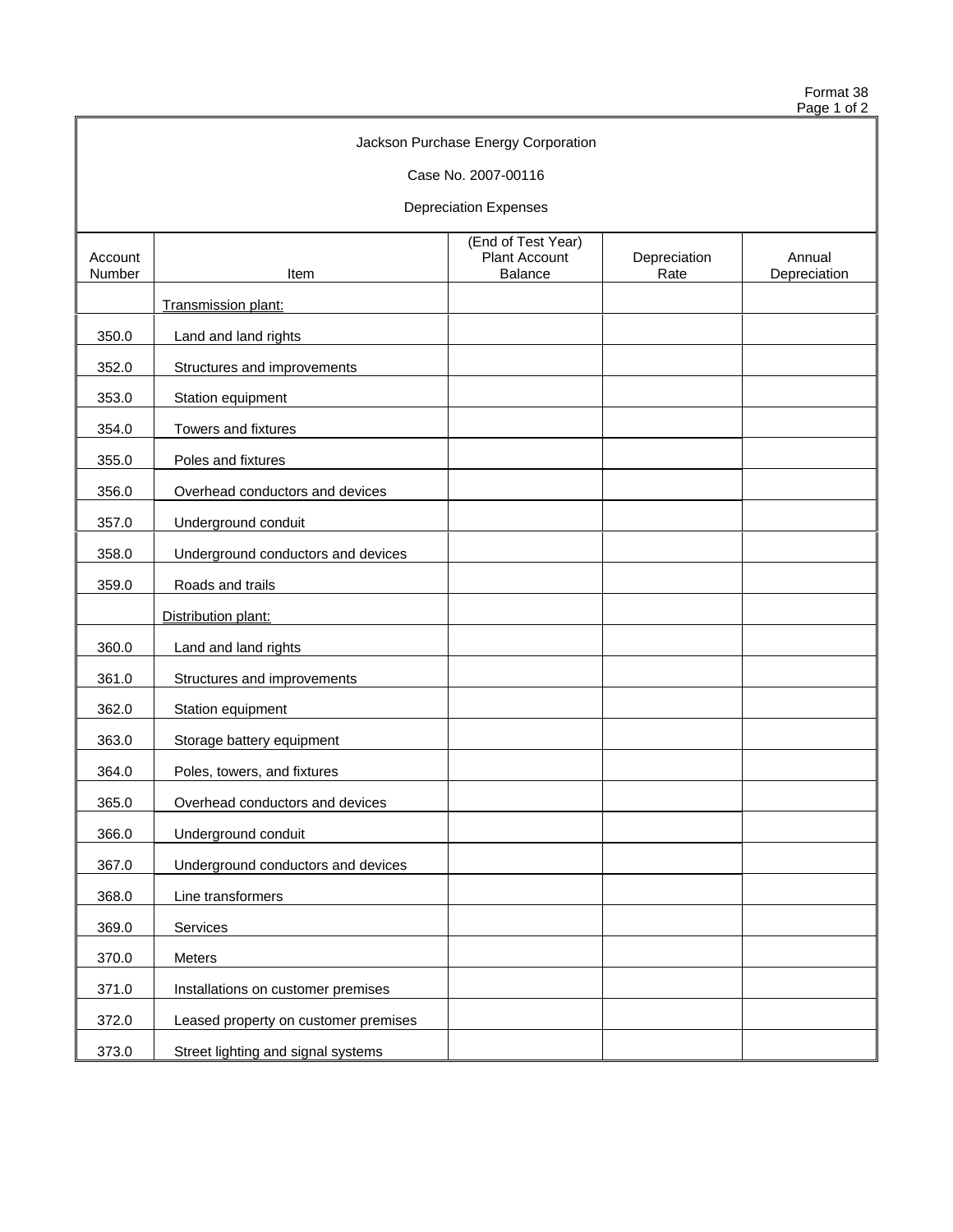Format 38 Page 2 of 2

| Jackson Purchase Energy Corporation |                                   |                                                              |                      |                        |  |
|-------------------------------------|-----------------------------------|--------------------------------------------------------------|----------------------|------------------------|--|
|                                     |                                   | Case No. 2007-00116                                          |                      |                        |  |
|                                     |                                   | <b>Depreciation Expenses</b>                                 |                      |                        |  |
| Account<br>Number                   | Item                              | (End of Test Year)<br><b>Plant Account</b><br><b>Balance</b> | Depreciation<br>Rate | Annual<br>Depreciation |  |
|                                     | General plant:                    |                                                              |                      |                        |  |
| 389.0                               | Land and land rights              |                                                              |                      |                        |  |
| 390.0                               | Structures and improvements       |                                                              |                      |                        |  |
| 391.0                               | Office furniture and equipment    |                                                              |                      |                        |  |
| 392.0                               | Transportation equipment          |                                                              |                      |                        |  |
| 393.0                               | Stores equipment                  |                                                              |                      |                        |  |
| 394.0                               | Tools, shop, and garage equipment |                                                              |                      |                        |  |
| 395.0                               | Laboratory equipment              |                                                              |                      |                        |  |
| 396.0                               | Power operated equipment          |                                                              |                      |                        |  |
| 397.0                               | Communication equipment           |                                                              |                      |                        |  |
| 398.0                               | Miscellaneous equipment           |                                                              |                      |                        |  |